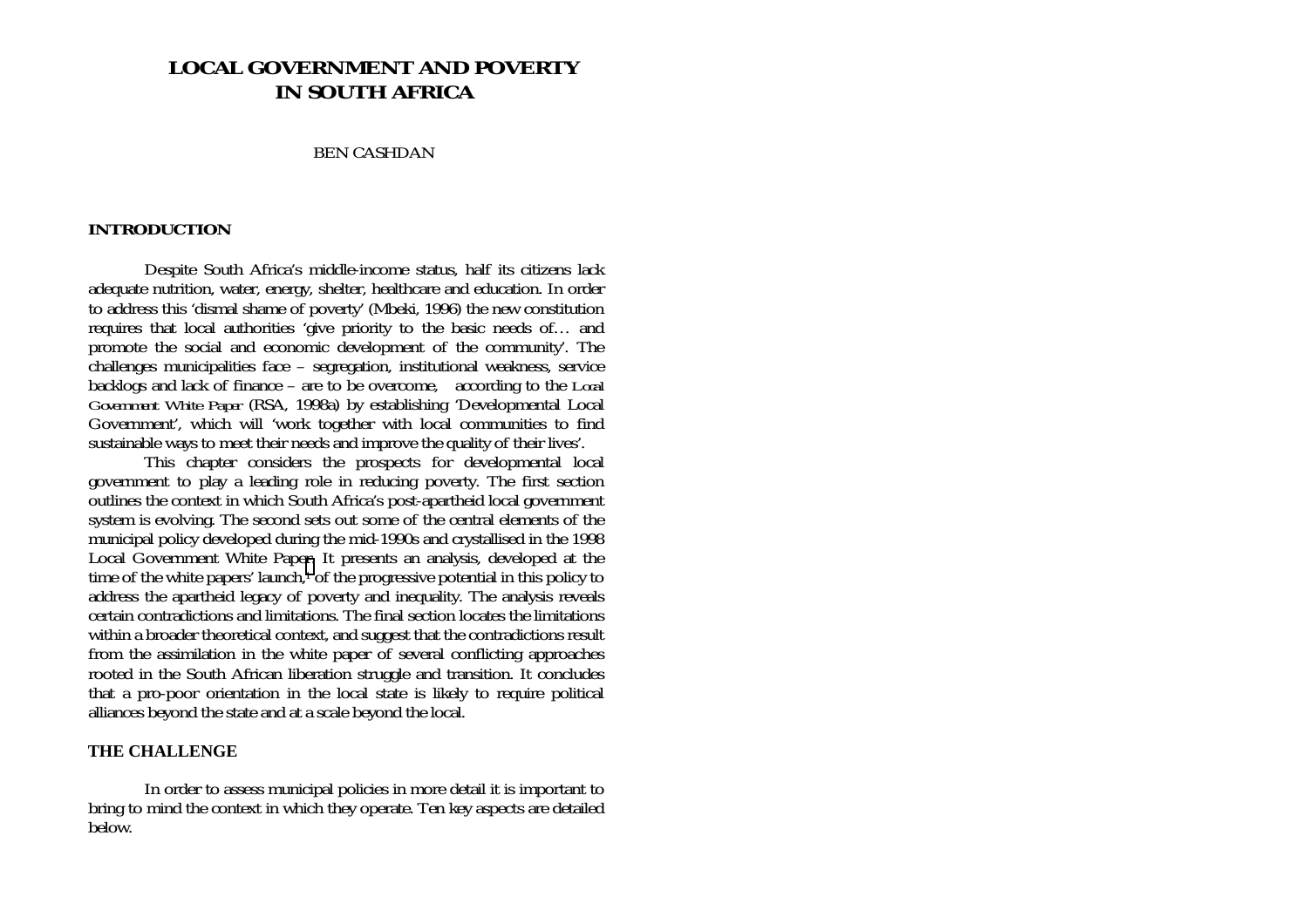2

*1. A history of discrimination.* Apartheid municipalities played a critical role in enforcing segregation and dispossessing and impoverishing the black masses. Forced removals, land expropriation, discriminatory housing, restrictions on trade and racist employment practices helped to create a black majority with few assets, located on poor land far from jobs (Parnell, 1998). Black local authorities, often puppets of apartheid, were a target of organised resistance. Negotiated ward boundaries still grant whites excess influence.

*2. Worsening poverty and inequality.* South Africa's is the world's second most unequal nation, with half the population living in poverty on just 11% of national income. This leads to stunting in a quarter of children (May, 1998). Rural and female-headed households are the poorest and their situation appears to be deteriorating. Between 1990-4 the infant mortality rate amongst Africans rose from 48 to 54 per thousand, whilst that for whites fell from 7.4 to 7.3. In national poverty hearings the South African NGO Coalition found that life is getting harder for many of the rural poor.

*3. Geographic segregation.* South African settlements are deeply divided, often with a physical 'buffer zone' between racial and economic groups. Whereas townships and rural areas have weak tax bases, white suburbs generate substantial revenue through commercial property rates. Since workers' commuting from townships do not benefit from these commercial rates this produces a cross-subsidy in favour of affluent areas.

*4. Rising unemployment.* South Africa's unemployment rate of 34% (RSA, 1999b) is one of the highest in the world. Employment in mining and manufacturing has declined for over a decade, with the gradual withdrawal of the state from the economy under the National Party in the late 1980s and the adoption of free-trade and free-market principles, crystallised in the ANC government's *Growth Employment and Redistribution* (GEAR) macro-economic strategy. Private sector employment is now shrinking at around 2.5% per annum (NIEP, 1999), pushing up urban joblessness, holding down wage levels, and generating a knock-on effect in the former homelands, where rural unemployment is around 50%.

*5. Service backlogs.* A fifth of urban households in South Africa have no electricity, a quarter have no running water, a third make do without a flush toilet, and over half have no telephone (RSA, 1997a). Four fifths of rural households have none of these services. The capital cost of providing an 'acceptable' service to everyone (defined by national government as an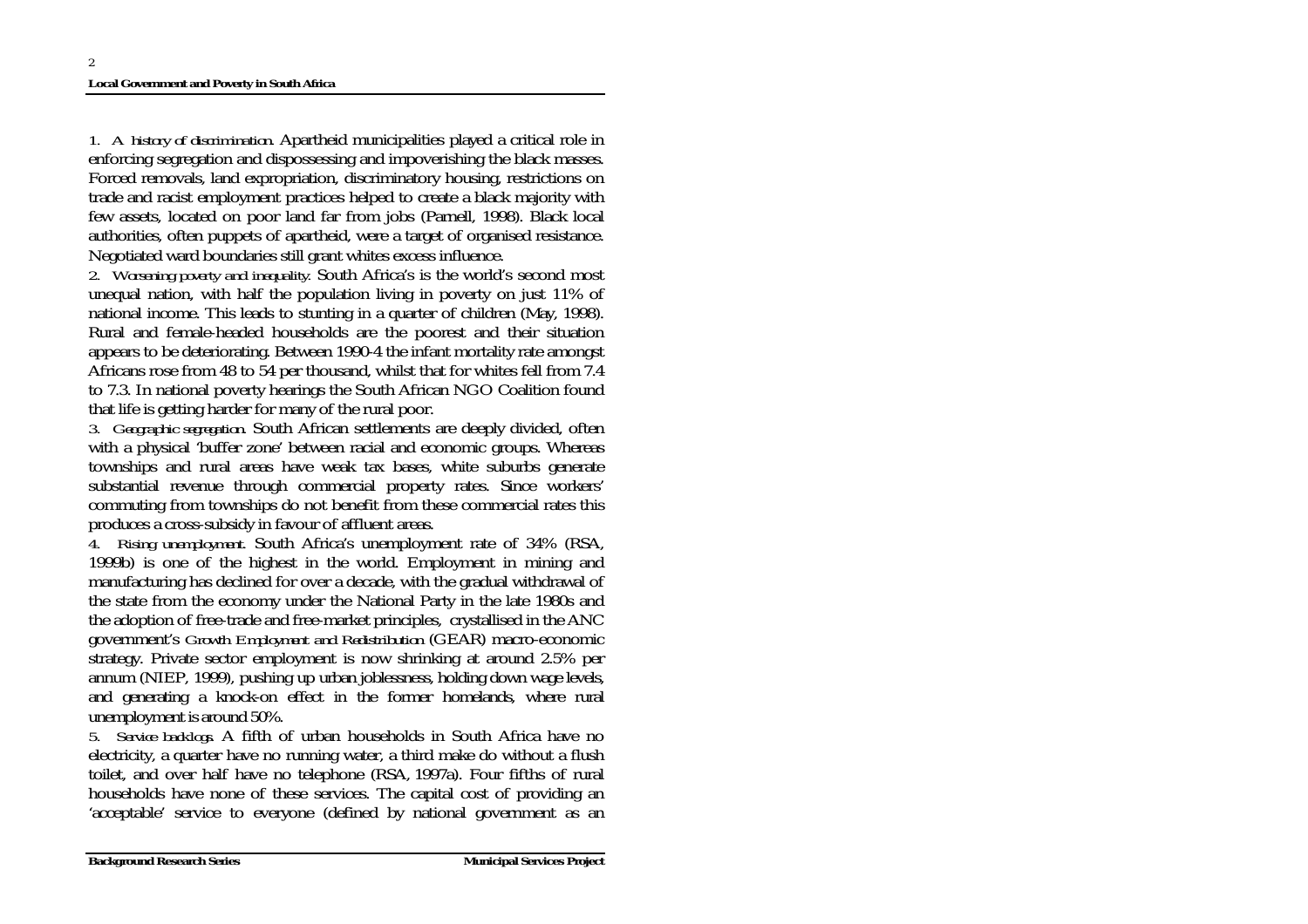outdoor tap, flush toilet and electric power in urban areas, and a communal standpipe and pit latrine in most rural areas) is 5.3% of the national budget (after interest payments) for ten years. This is twice the amount allocated by government (RSA, 1998b: 12-20).

*6. Persistent non-payment.* Despite a campaign stressing the link between rights and responsibilities (entitled *Masakhane* or *Let's Build Together*) and a swathe of service disconnections and court cases, millions of residents still refuse to pay. The national rate of default was 23% in 1997, rising above 90% in some townships (Mathiane, 1997). The total amount owed increased from 26% to 33% of rates and service charges between 1997-8 (Kapp, 1998). Whilst millions had their services cut, reconnection rates for elec[tri](#page-27-0)city fell to 47%, suggesting that many households can't afford basic services.2

*7. Popular dissatisfaction.* Four people were killed in 1997 in rates riots in El Dorado Park, Johannesburg's largest 'coloured' township; protests shook East Rand and Pretoria townships, Secunda in Mpumalanga, and the Transkei town of Butterworth (where after three days a resident was shot dead before crowds dispersed); in KwaThema, east of Johannesburg, three councillors' homes were burned down; and in Tembisa, residents destroyed thousands of pre-payment electricity meters. In 1998 mass water cut-offs in Amersfoort, Mpumalanga caused infant deaths from diarrhoea, leading to a councillor's kidnapping; in Tsakane on the East Rand 3 000 non-payers stoned police to prevent seizure of their goods. In 1999 Mount Ayliff residents occupied their new municipal headquarters to protest disconnections. And in February 2000, Durban councillors staunchly defended the use of teargas and live ammunition against tenants resisting evictions for disputed rent arrears. (Mvoko, 1997, D. Fine, 1998, Yoganathan, 2000). Other incidents go unreported.

*8. A financial crisis.* Over half of municipalities are thought to be in financial difficulty. In 77 councils – one fifth of those who responded to an official survey – there is insufficient cash and investments in reserve to meet a single month's wage bill (Kapp, [19](#page-27-0)98: 11). National subsidies for municipal infrastructure have been cut<sup>3</sup> and central government has declared its unwillingness to bail out bankrupt authorities. In response to this uncertain financial position – and contributing to its deterioration – private lending has more or less [d](#page-27-0)ried up, except for short-term overdrafts and a few highinterest loans.4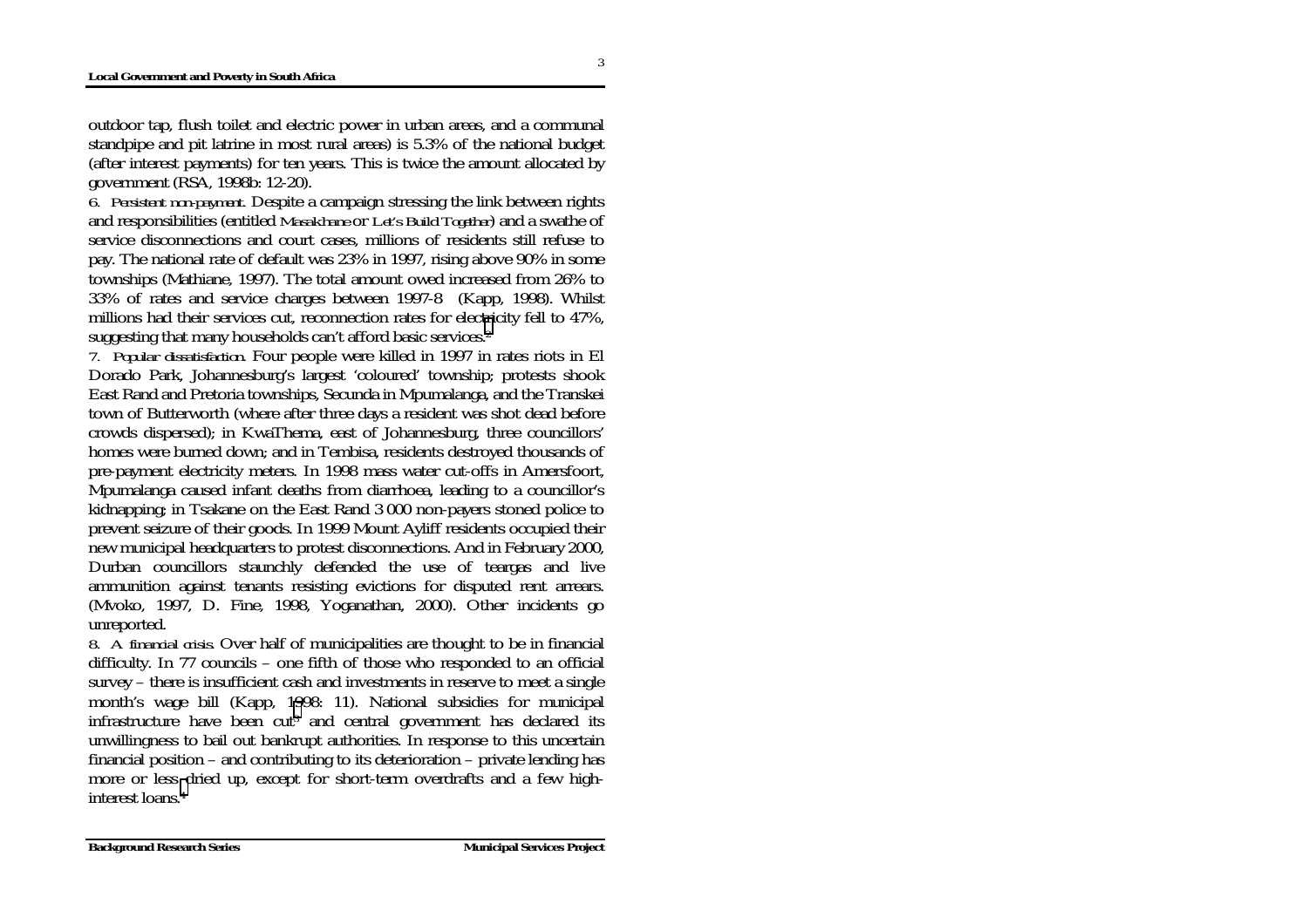*9. Pressure from business.* Despite the white paper's emphasis on competitiveness and a warning to municipalities not to 'unduly burden local business through higher tariffs' (RSA, 1998a), one business commentator reflected a common feeling when she wrote: 'The white paper's declaration that "provision of basic household infrastructure is the central contribution made by local government to social and economic development" is worrying. This neglects economic development… and potentially commits local government to a non-sustainable needs-driven approach' (Bernstein, 1998).

*10. Restructuring.* Hastily drawn municipal borders and negotiated ward boundaries produced a fragmented system, with metropolitan areas divided into impractical sub-structures, and some small towns and rural areas cut up like a patchwork quilt. A re-demarcation process aims to rationalise the system (creating strong unified metropolitan authorities, for example) and to ensure that municipal elections in 2000 are more representative. But institutional change has lead to periods of paralysis in the past. The forthcoming rationalisation, moreover, if taken too far – and current plans cut 843 councils to 235 – may negatively impact local democracy.

# **DEVELOPMENTAL LOCAL GOVERNMENT AND POVERTY**

Four developmental approaches for local government are contained in the white paper: integrated development planning, service delivery, local economic development and democratisation. These are outlined below, along with analysis of their pro-poor potential and limitations.

# *Integrated development planning*

The rationale for introducing a new planning system is illustrated by this account of mun[ic](#page-27-0)ipal development during the 1990s in the Eastern Cape town of Stutterheim:5

This small, traditionally white market town is set in an impoverished hinterland. Fifty thousand Africans live in eight townships and villages, only one of which is formally incorporated into the municipality. Segregation is alive and well with new low-income housing on the outer edge of the townships now justified by town plans in terms of preserving the 'residential character' of the town, and ensuring that 'high-densities' do not cause 'depreciation of adjoining properties'. A private firm provides water in white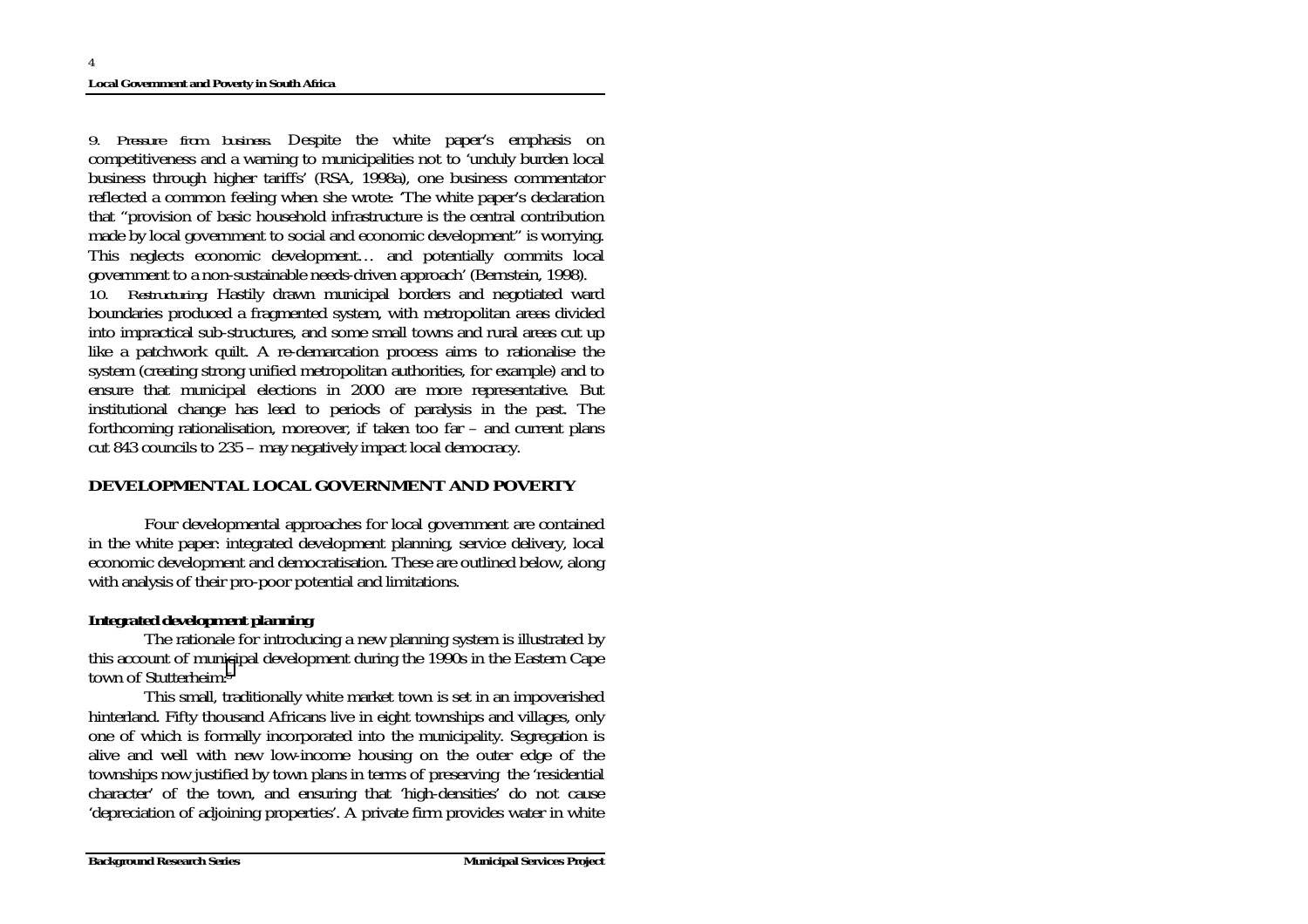and coloured areas, whilst the seven excluded townships and villages are almost entirely unreticulated. In the incorporated township, which is only partially served, unemployment is 50% and two-thirds of households (declared 'indigent') receive remissions on their municipal bills. Consumption by those receiving free water has doubled (partly due to illegal connections). By 1997 the municipality carried chronic deficits and an inherited provincial loan of R3m was long in arrears. Blaming non-payment in the township, the council cut off water to nearly 20% of residents, of which only 6% were reconnected. Capital spending declined in 1998, with virtually no transformation of the budget. Aside from public works, the single biggest deficit item was salaries for parks, gardens and sports fields, located close to wealthy areas. Residents in the excluded townships and villages are denied access to municipal amenities or charged an extra fee for their use.

This picture is disturbingly familiar. Even in metropolitan areas, apartheid has been replaced by economic segregation and attempts to integrate rich and poor neighbourhoods have been met with incomprehension or opposition by property owners and developers. Budgets reflect marginal yearly changes and council personnel are still allocated disproportionately to affluent areas. New councillors have found it difficult to negotiate the complex institutional obstacles to redistribution and integration, or to refute technical justifications for segregation and privilege in town plans, budgets and by-laws. Progressives have been outmanoeuvred in the lop-sided political power-sharing system by seasoned white councillors and officials.

There are a few examples of restructured budgets, desegregated town plans[6](#page-27-0) and reformed administrations. However the failure rate was sufficient to prompt national action.

Councils are now required (RSA, 1996c) to produce Integrated Development Plans (IDPs), with spatial, institutional and financial components, including a needs assessment, prioritisation exercise, implementation programmes, and monitoring systems. With the participation of poor communities, IDPs should 'help municipalities to develop a holistic strategy for poverty alleviation' (RSA, 1998a: 27). Plans must ensure 'integrated development…with homes and jobs close together…better use of existing infrastructure…and correction of the historically distorted spatial patterns' (RSA, 1995).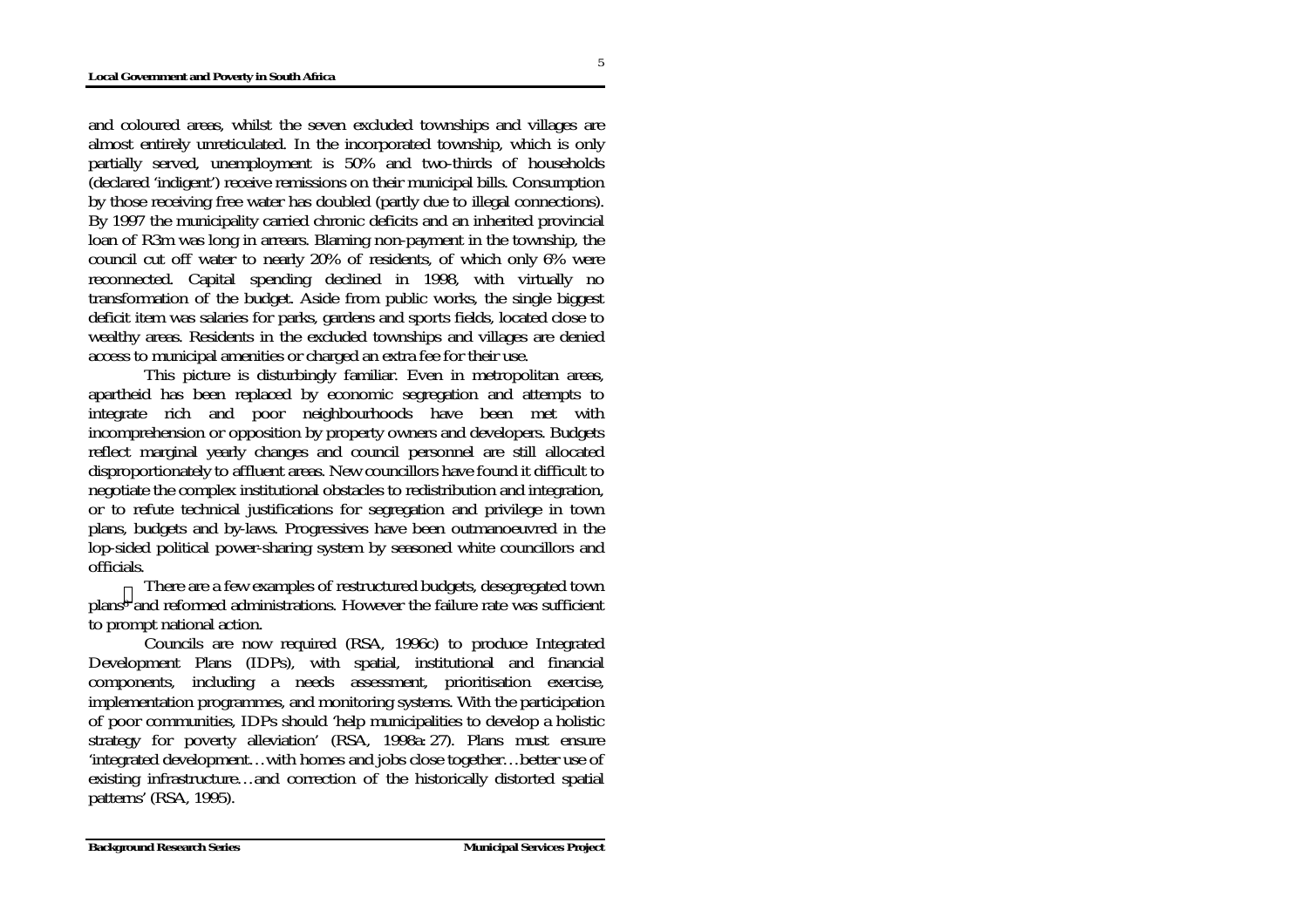In the above town, an IDP which mobilises the poor might establish political support for redistribution. The excluded townships and villages would be incorporated into the municipality. Service backlogs, once quantified, would be publicly prioritised. A spatial plan would integrate town and townships through housing, transport and commercial development in the buffer zone. Tariffs would be designed to achieve redistribution from luxury to lower household consumption, universal access, financial sustainability, and social goals (such as health improvements). The plan might address 'environmental justice' (Harvey, 1998) – conserving natural resources for future generations whilst ensuring access to a liveable environment. In mixed-income residential developments the council might seek more public open spaces, greenery, light, fresh air, and sufficient physical spacing to prevent the spread of fires and epidemics, plus a commitment to affordable public transport.

This kind of plan (of which there are partial examples elsewhere<sup>7</sup>) would make it harder to perpetuate old expenditure patterns. In reality IDPs might become technocratic processes aimed at rubber-stamping existing priorities or over-ambitious blueprints with no plan to mobilise the resources and (national, provincial, community) support to implement them. Avoiding these pitfalls will require high calibre leaders, committed to redressing inequality, empowering low-income citizens, women and other marginalised groups. These groups will have to be central to developing IDPs, which must be dynamic instruments at the centre of a cycle of consultation, planning, budgeting and public feedback. Central and provincial governments support will be crucial to ensure that municipalities have the resources, powers and capacity to implement IDPs.

# *Service Delivery*

According to the constitution, '[e]veryone has the right to… adequate housing... healthcare... food and water... social security... [and] to an environment that is not harmful to their health or well being… The state must take reasonable legislative and other measures, within its available resources, to achieve the progressive realisation of each of these rights.' The white paper contains a similar endorsement of public investment in infrastructure: 'Basic services enhance the quality of life of citizens, and increase their social and economic opportunities by promoting health and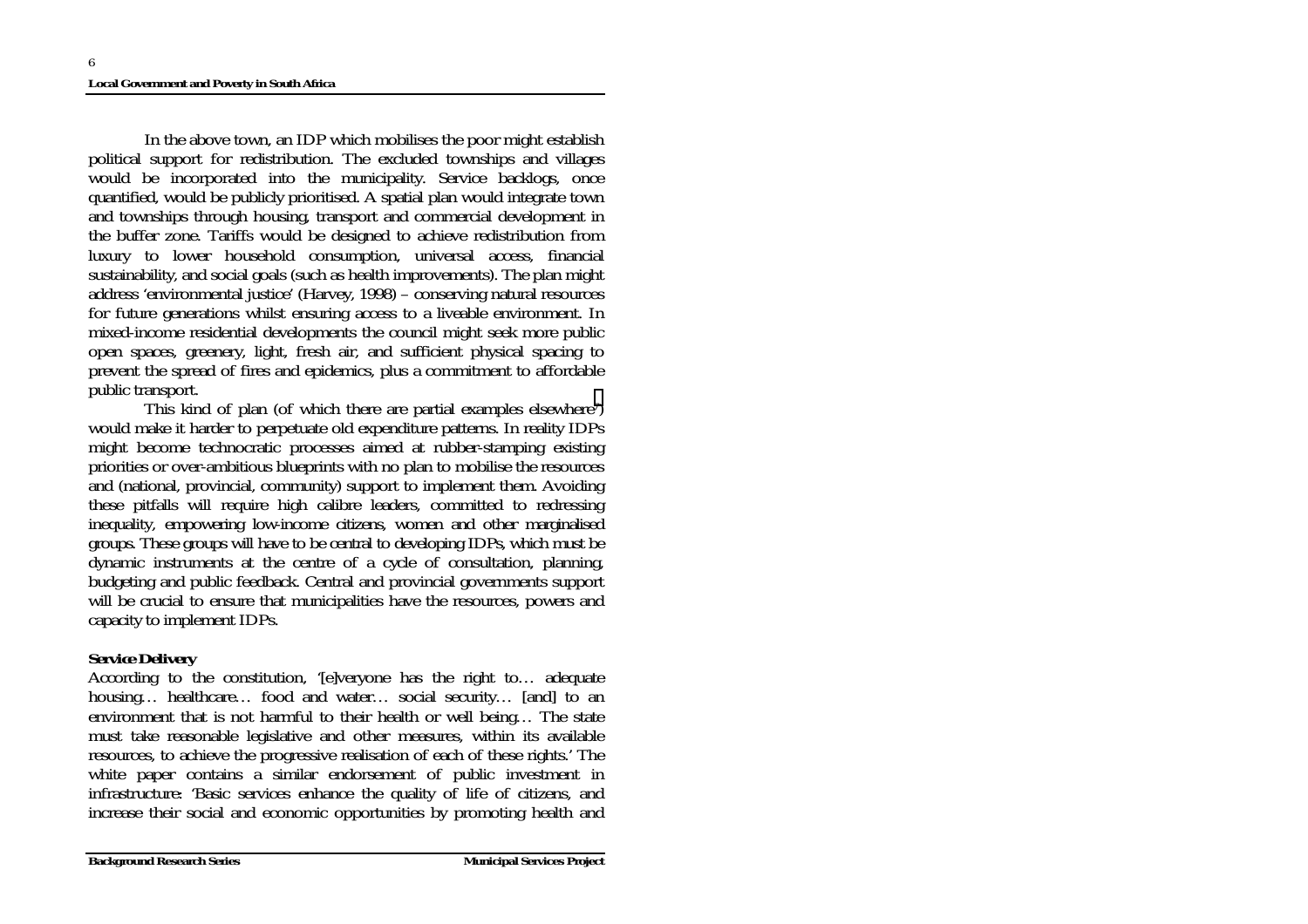safety, facilitating access (to work, to education, to recreation) and stimulating new productive activities' (RSA, 1998a: 92).

The finance section of the white paper takes a more restrictive view. People are only to receive services which they can afford. They must pay the full cost, in direct proportion to the amount they consume. 'Non-economic' price distortions should be kept to a minimum. Whilst capital and operating subsidies are to be provided to the indigent, these should not encourage a 'culture of entitlement'. Subsidies should be funded primarily from national taxes, and subsidy levels should be set by the Minister of Finance after due consideration of the constitution and government's fiscal targets and priorities. Local businesses and affluent high-volume consumers should not be unduly burdened with cross-subsidies, which might make the local area uncompetitive. Each service must be 'financially sustainable', defined as an arrangement 'likely to ensure (i) a reasonable surplus, in the case of a service performed by a municipality itself; or (ii) a reasonable profit, in the case of a service performed by a service provider other than the municipality itself' (RSA, 1999a: 3).

This treatment of household services as 'private goods', to be sold according to commercial principles tends to underestimate their contribution to health, welfare, educational achievement and social stability, and the economic returns which this generates (freeing the time and energy of rural women, for instance). These broader benefits and 'economic multipliers' lead the World Bank to declare that 'infrastructure represents, if not the engine, then the "wheels" of economic activity' (World Bank, 1994). South African municipal policy is surprisingly sceptical of infrastructure multipliers, arguing that beyond a public health minimum (i.e. a communal standpipe and latrine) they are difficult to quantify (RSA, 1997a).

The private goods approach also reduces citizens to *individual consumers* with income streams and preferences. Yet apartheid operated against whole communities and resistance was a collective effort. Many South Africans have come to view quality of life as a matter for whole communities, not a question of individual preference and wealth. The hard line on individual cost recovery is driving a wedge between local government and poor communities. Protests by the latter reflect a view that rates and tariffs (even if set by the market) are unaffordable and unjust, in light of South

7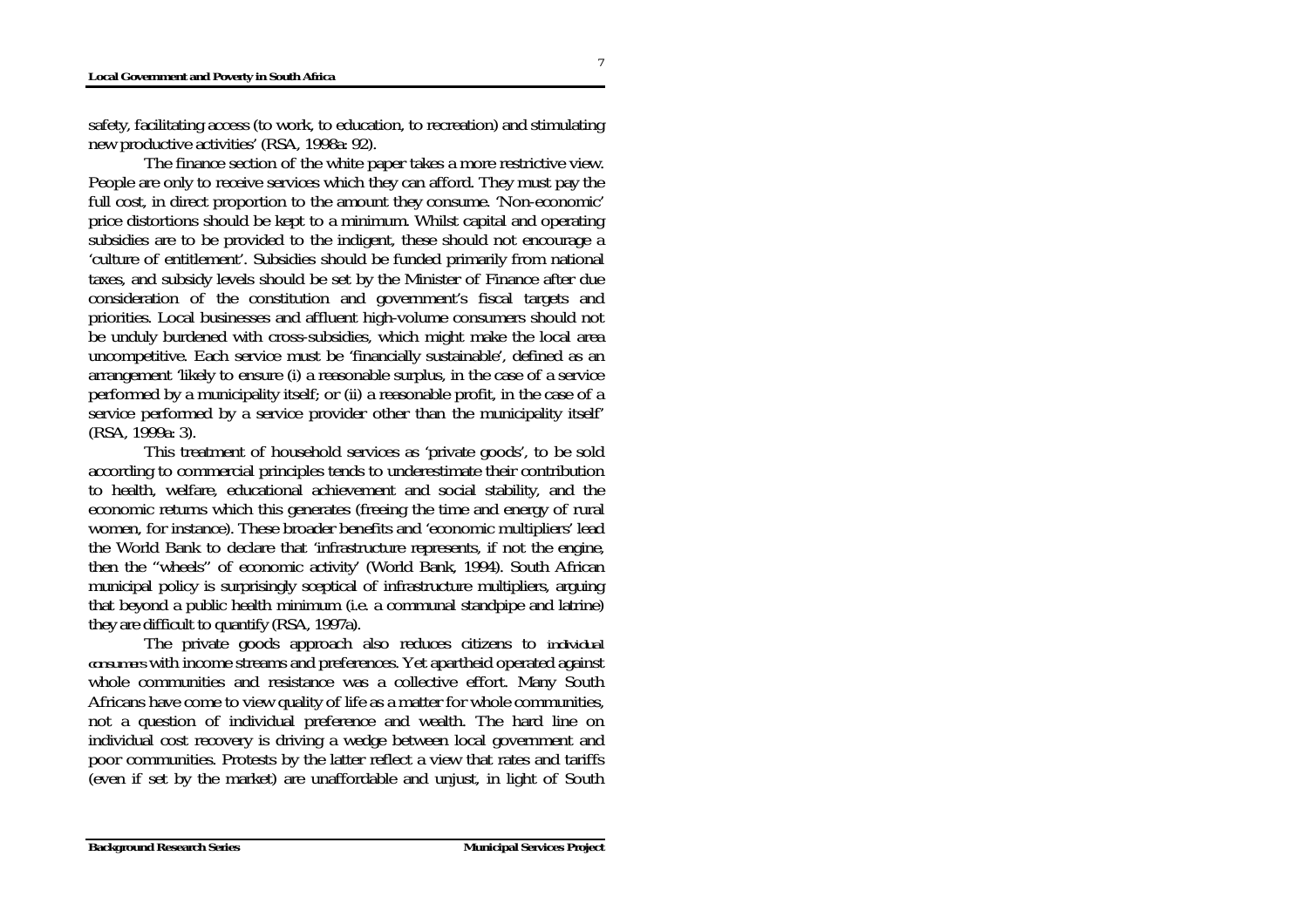Africa's discriminatory history and in relation to the poor quality of services provided.

Emphasis on 'economic pricing' and local competitiveness limits the potential for redistribution between communities, and within sectors such as water and electricity. In South Africa [su](#page-27-0)ch cross-subsidisation often takes place at the expense of poor households.8 The reluctance to correct this and, moreover, to subsidise the poor for fear of harming competitiveness, ignores the detrimental impact of poverty on all households and firms (through illhealth, crime, pollution, social unrest etc.) and hence on local growth prospects.

*Since half of South Africans are poor it may make sense to subsidise low consumption across the board. 'Lifeline' amounts of water and electricity might be provided free with higher prices for luxury consumption. This system, which manages demand by penalising waste, appears to be working well in one or two South African municipalities. Such subsidies require strong political backing to drive home that crime-ridden slums are bad for everyone, an argument which enabled Johannesburg councillors to win a court case against affluent Sandton ratepayers (Cashdan, 1997: 9).* 

Market pricing and profitability set the stage for privatisation, which is promoted in South Africa in the form of 'public-private partnerships'. Injections of capital and expertise plus efficiency gains are benefits often associated with this approach. But in the context of high inequality, privatisation is susceptible to 'cherry-picking' of affluent areas. In addition, it has proven quite difficult for municipalities to regulate private providers so as to ensure sustained improvements in access, quality and efficiency (Martin, 1993). South African municipalities are in an especially weak position vis-à-vis large multinationals (Kotze et al, 1999). Where efficiency gains by the latter are made at the expense of municipal wages or jobs, the net effect on poverty is indeterminate.

*Pressure to privatise is increased by the view that government is inefficient and unreliable. The South African Infrastructure Finance Corporation charges an interest premium to compensate its shareholders for the extra risk of municipal lending. Faced with a choice [be](#page-27-0)tween paying such premiums or guaranteeing even higher returns to private operators,<sup>9</sup> municipalities have an incentive to prove market prejudices wrong by improving their own service delivery.* 

Improvements in public service provision can provide some of the benefits sought through privatisation whilst avoiding the cost premiums.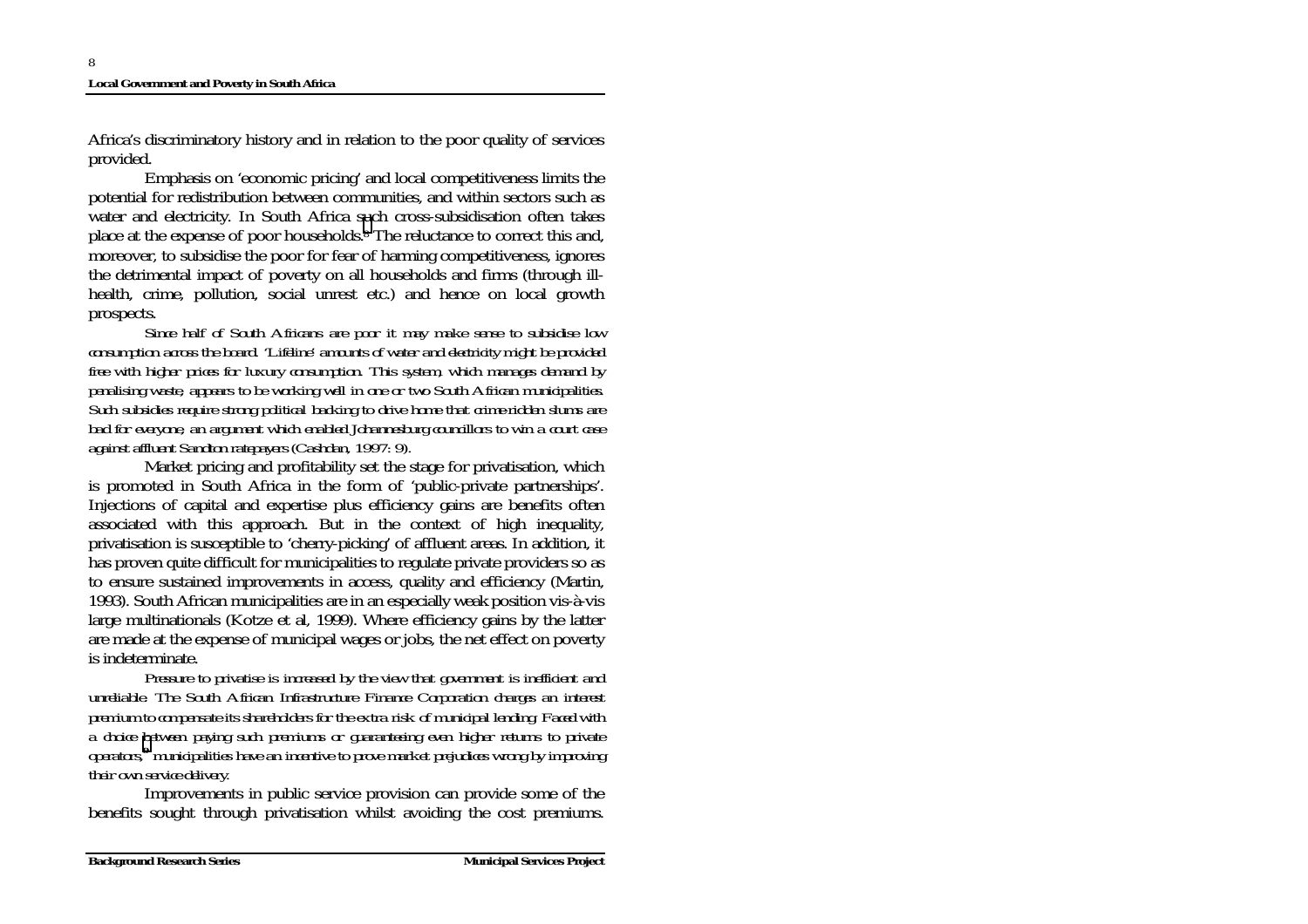9

Services may be improved by introducing more democratic public management approaches, which draw on the knowledge of public service workers (Albo, 1993), through partnerships between public agencies, and by means of public-community partnerships. E[xam](#page-27-0)ples of the benefits of all these approaches exist both in South Africa10 and internationally (Martin, 2000).

Use of municipal services as an anti-poverty strategy – by maximising the social benefits and [ec](#page-27-0)onomic returns associated with treating these services as 'public goods'11 and taking seriously the difficulty of regulating private utilities – requires a long-term vision both locally and nationally.

Locally, a focus on short-term returns and affordability may lead councils to provide low-grade infrastructure, extending segregated [slu](#page-27-0)ms which cost more to upgrade later, and which deepen dissatisfaction.<sup>12</sup> Up front improvements in services – through efficiency gains, crosssubsidisation, creative financing, and building on existing infrastructure – might help break the downward spiral of an unreformed budget, non payment, cutbacks, disconnections, dissatisfaction and financial deterioration. Despondency in municipal financial circles makes it difficult to suggest that investing in better public services may be part of the solution. Changing perceptions is probably key to the solution. If one or two municipalities can succeed, others will follow.

Nationally, a long term focus on the social and economic benefits of services might lead to a reconsideration of cuts in subsidies, and to an avoidan[ce](#page-27-0) of policies which put undue pressure on municipalities to privatise.13 Subsidised loans or grants (either from public funds or mobilised from private sources such as pension funds) might be applied to public sector solutions. More creative use (and expansion) of the housing subsidy – stagnant for 5 years and modelled along Western suburban nuclear-family ownership – could unlock grassroots energies, enhance kinship mutual aid systems, and establis[h](#page-27-0) community and household designs more suited to the needs of women.14 A rethink might be required of the indigence subsidy, which signals that poverty can be addressed through a special programme, rather than via a review of all municipal priorities, finances and operations. This downplays the scale of [th](#page-27-0)e problem, especially given the restrictive formula used to target the subsidy,15 and centralises the redistributive mechanism in the Department of Finance, where it is it susceptible to cutbacks.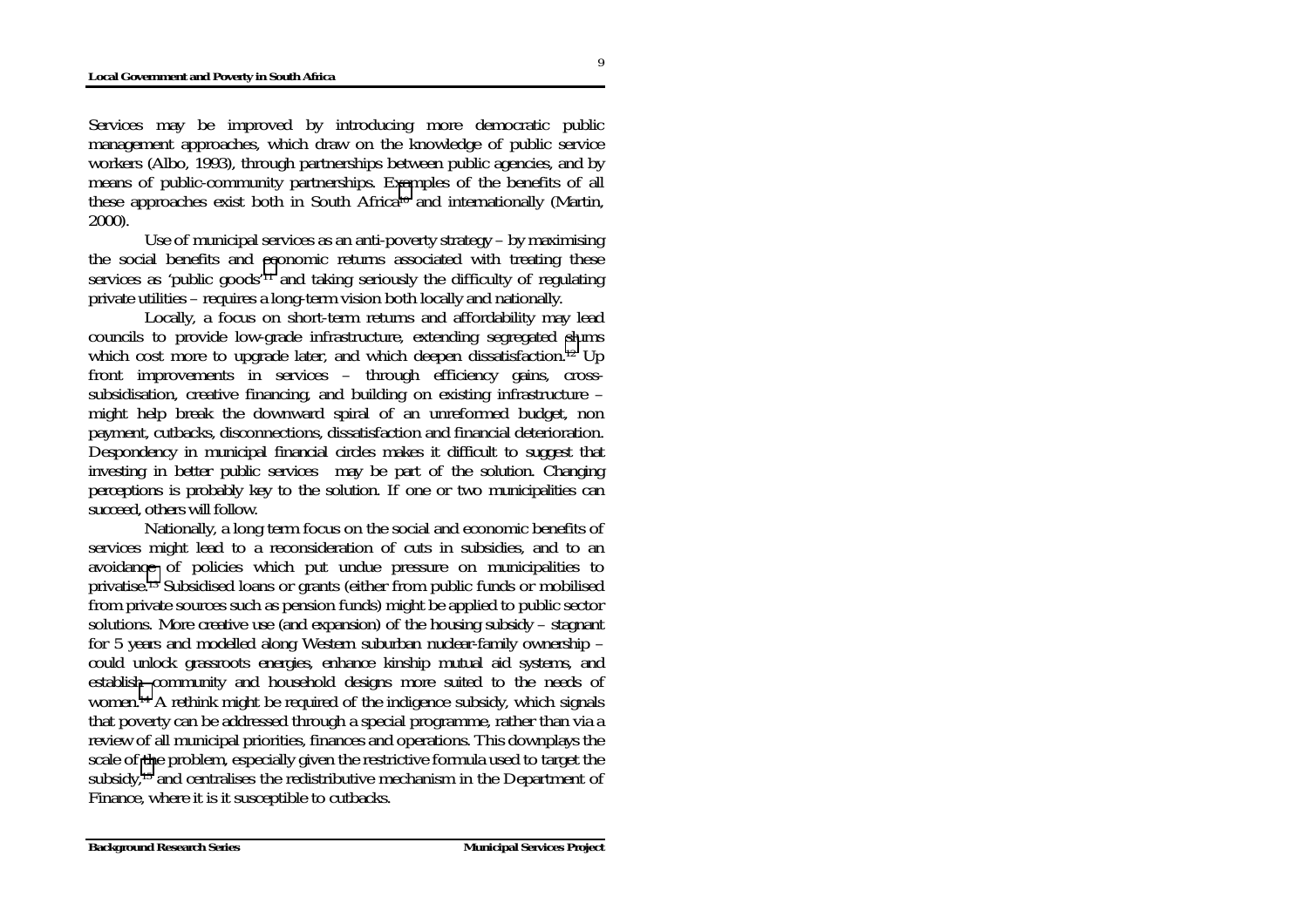## *Local Economic Development (Led)*

The white paper emphasises local competitiveness and advocates municipal 'marketing and investment support'. A proposal from business suggests boosting competitiveness by improving the 'residential environment for the managers who run businesses', especially the 'quality of life and safety and personal security of expatriate executives' in middle class suburbs (CDE, 1998). These arguments and much of the literature on local economic development in South Africa (Rogerson, 1997, NBI, 1998) is underpinned by a view that globalisation heightens competition between localities for investment and export markets. If South African municipalities can 'win' this competition, everybody will benefit, especially the impoverished majority. This view has become so commonplace that a 1997 LED road show was entitled simply 'we can do it'.

A reconsideration of the impact of globalisation on South African localities and analysis of appropriate pro-poor [res](#page-27-0)ponses is overdue. Changes in the organisation and geography of capitalism<sup>16</sup> associated with the crisis of profitability and growth in core industrial countries since the 1970s have been felt everywhere. Large financiers and other corporations increasingly preside over global networks (Harrison, 1997), relocating and restructuring their operations rapidly to boost and sustain profits by, for instance, speculating on currencies or searching out new low-wage sites for manufacturing and data processing and high-quality locations in 'world cities' for command and control functions. This has given rise to new (and constantly changing) patterns of uneven development (Smith, 1984).

For peripheral or semi-peripheral nations the short-term and speculative character of most capital flows can have disastrous effects, as demonstrated in the Asian crisis of 1998. Longer-term fixed investment is mostly targeted within (or to a lesser extent between) each of the 'triad' regions of Western Europe, North America and East Asia (Africa receives a tiny proportion). Core nations in these regions defend the interests of their home-based corporations (against competition and social, environmental or labour regulation) vi[a n](#page-27-0)ew forms of protectionism and the management of trade and investment.17

In South Africa much inward investment has been short-term and speculative; sixty per cent of the remainder has been in the form of takeovers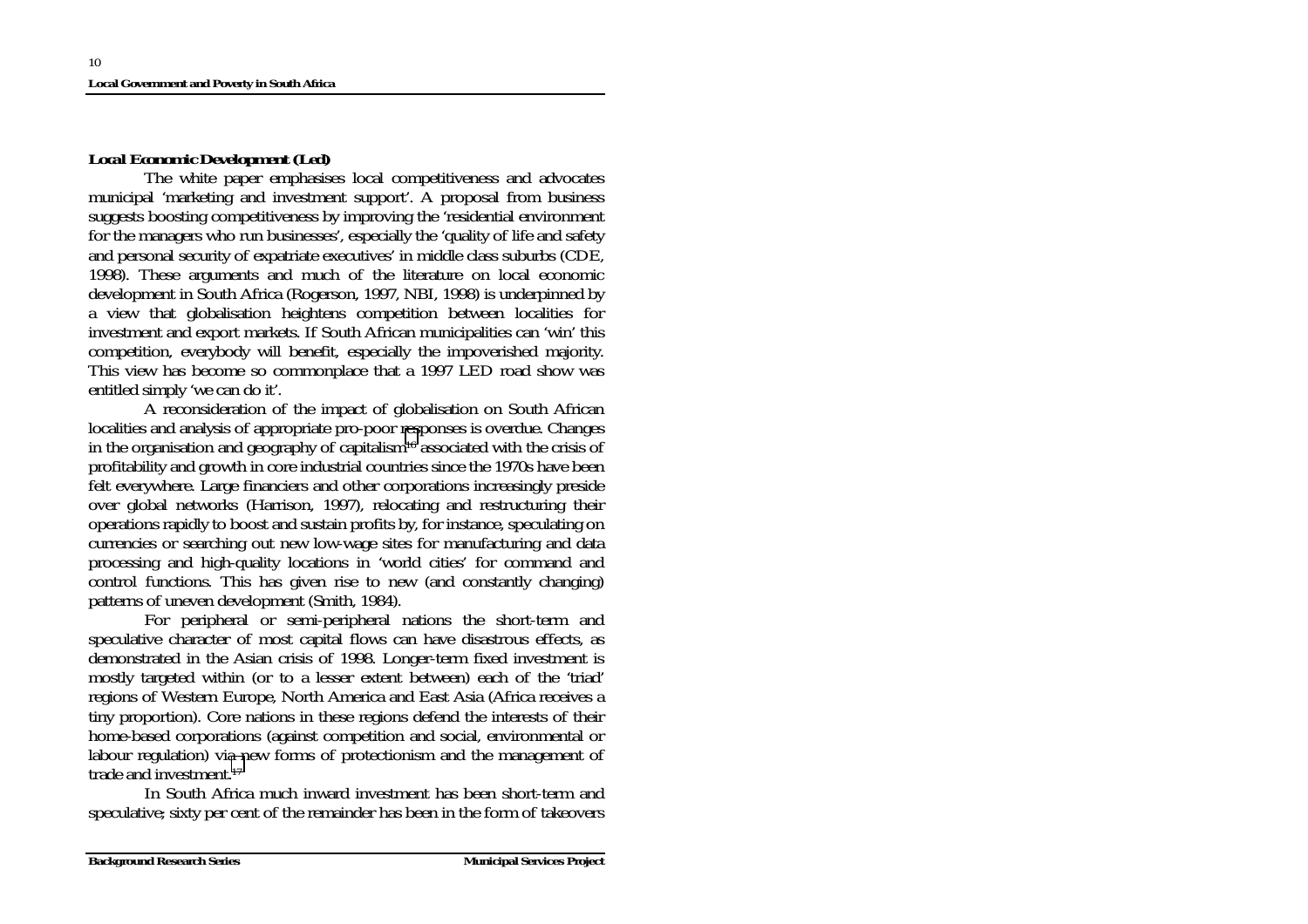or privatisation (NIEP, 1999). Large-scale South African capital has beaten a path out of the country, as financial liberalisation has permitted offshore operations and overseas listings. Competitiveness in the core economic sectors of mining, minerals and energy (and associated manufacturing) has been achieved at the expense of employment. In 1996-7 over 100 000 manufacturing jobs were lost despite relatively good output growth, and improvements in productivity (IDC, 1998). Over the ANC government's first five year term in office, more than half a million jobs were lost (NIEP, 1999). When investors quit emerging [mark](#page-27-0)ets in 1998 the rand plummeted and South Africa dipped into recession.18

Globalisation in its present form, then, appears to contain an empty promise for the impoverished African masses. Worse, it may function as a discourse which encourages governments to adopt policies (such as financial liberalisation and cuts in corporate taxation and social service spending) which benefit international finance at the expense of the poor. The tendency of globalisation (or, its central policy thrust, global neo-liberalism) to exacerbate uneven development on a world scale is now acknowledged by some of its erstwhile advocates (Soros, 1998, World Bank, 1999). A discussion document presented to the ANC Alliance declared, 'the paradigm of an endlessly expanding global freeway, in which, to benefit, individual (and particularly developing) economies simply had to take the standard macroeconomic on-ramp (liberalisation, privatisation, deregulation, flexibility and a 3 per cent budget deficit) is now in crisis' (ANC Alliance, 1998).

Uneven development is not restricted to the global or national scale. Inter-local competition deepens intra-local inequalities (Peterson, 1981), and globalisation may hasten a 'race to the bottom' in which competing municipalities bargain away living standards for the poor in an effort to create an investment-friendly environment (Harvey, 1989, Peck & Tickell, 1994). In 1997 three South African municipalities jostled to offer up to R20m in cheap land and services to a Korean car manufacturer, whose planned investment was shelved during the Asian crisis (Dludlu, 1997, Mutikani, 1998). Such 'corporate welfare' has been bitterly criticised in the United States by communities (CCC, 1996) and, lately, the mainstream media (Bartlett & Steele, 1998) for diverting public money from health and education to tax breaks for shareholders.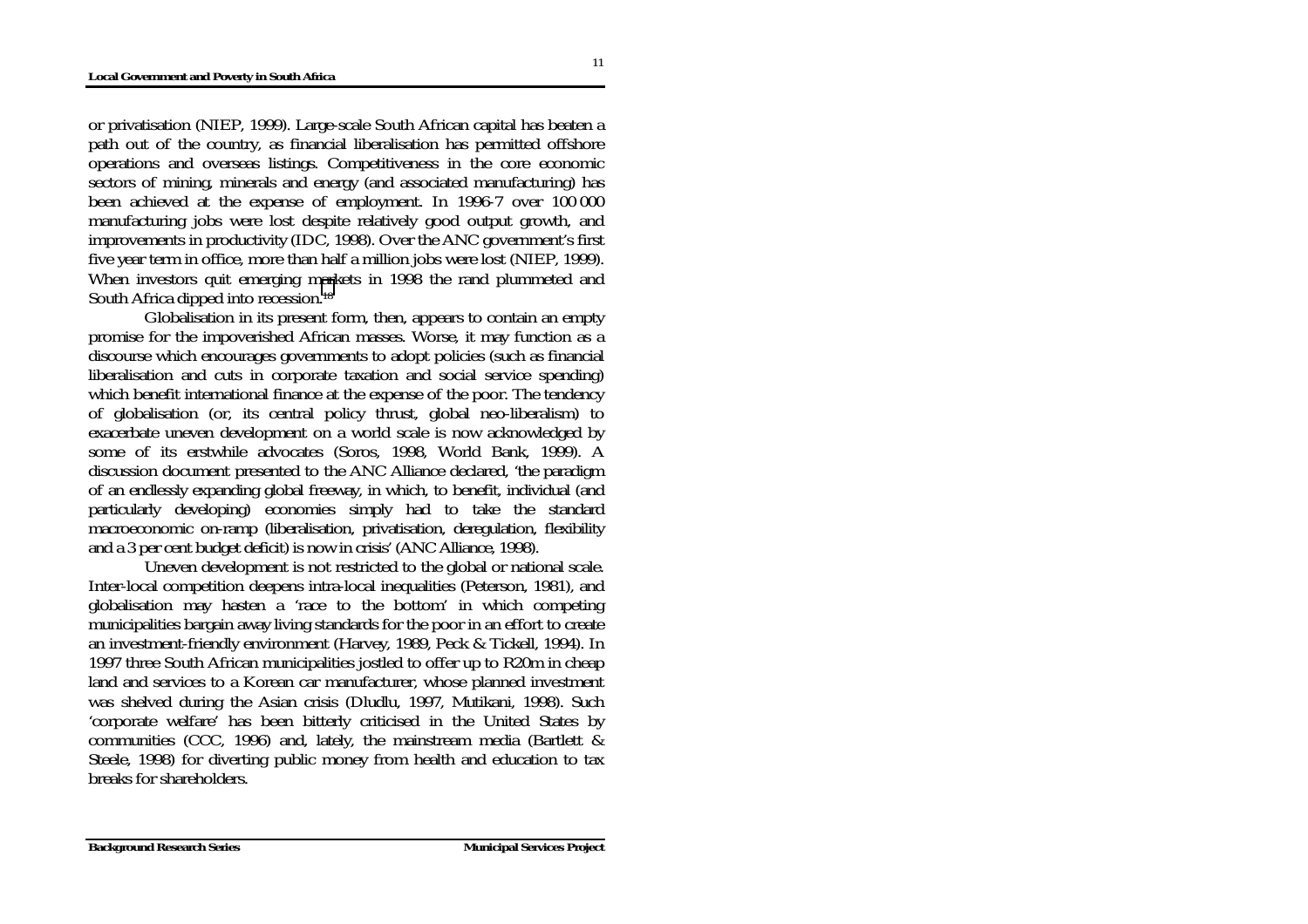Municipal LED in South Africa does not rely exclusively on competition for investment. Many retrenched workers have resorted to informal sector survival strategies and some LED initiatives aim to support these, and to assist the establishment of small and micro enterprises. Support for the informal sector may be a more promising pro-poor approach to LED than investment incentives for large firms, although South Africa's small business support programmes have made little progress (partly due to a reliance on conservative private lenders), and doubts have been raised internationally about the impact of small business support on unemployment and, hence, poverty (Storey, 1997, Harrison, 1997).

The South African literature contains some more explicitly redistributive LED approaches. The ANC's 1994 election manifesto, the Reconstruction and Development Programme (RDP), advocated government subsidies for worker and community-controlled enterprises. The South African National Civic Organisation has called for the establishment of municipal LED units to perform a range of functions, including worker training (SANCO, 1996). In practice many LED initiatives have confused aims, and lack an explicit link with poverty reduction (Isandla, 1998). Aid agencies and policy makers promote their favourite international cases, such as the U.S. city of Baltimore, where tax breaks have transformed the downtown but left deep poverty in black neighbourhoods, Jakarta, where low wages have attracted millions of sweatshop jobs for peasants, Curitiba in Brazil, an environmentally efficient city after thirty years of municipal transport planning and investment, or Kerala, South India, where attention is concentrated on health and education.

I have classified international LED approaches under five headings (Cashdan, 1997: 24): *traditional* (industrial recruitment); *urban efficiency* (boosting productivity by lowering costs); *entrepreneurial* (targeting growing sectors); *progressive-competitive* (targeting industries based on social benefits), *progressive and community-based* (linking profitability to redress) and *radical redistributive* (intervening directly to equalise wealth). My analysis, based partly on South Africa's experience of inequitable and jobless growth, leads me to be sceptical of approaches which focus exclusively on efficiency or competitiveness, in the hope that employment and tax revenues will benefit the poor. South African municipalities might be well advised to 'bet on the basics'. Evidence suggests that provision of good quality infrastructure and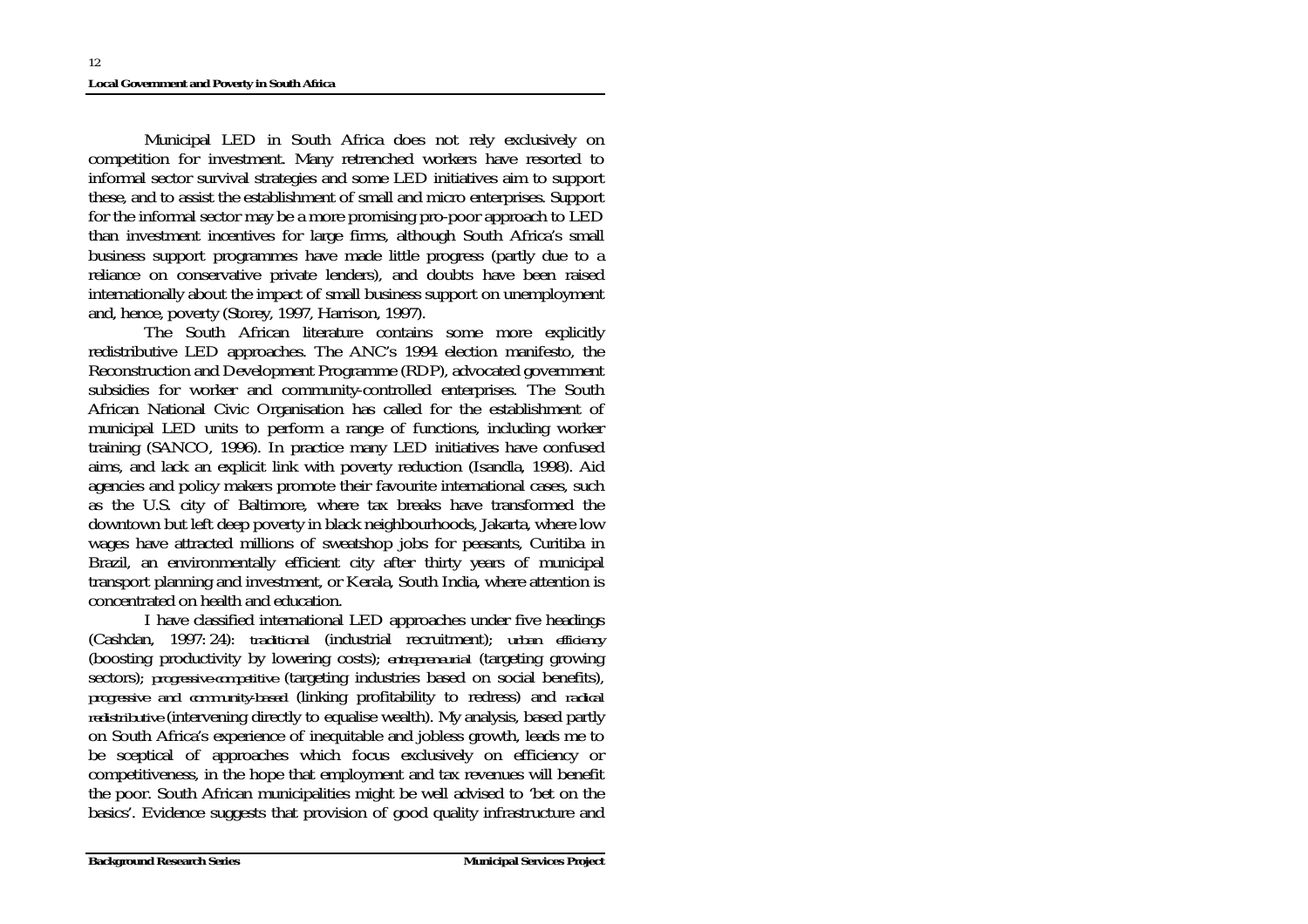amenities to all residents is probably the key contribution a municipality can make to pro-poor economic development (Cashdan, 1998b). Communitybased and progressive approaches which link profitability to redress might also be explored (Cashdan, 1997: 33-43). Linkage policies, for instance, channel profit from commercial development directly to poor areas. Community-based public works programmes create infrastructure whilst providing income, job experience and training. Redistributive procurement policies ensure that when local authorities buy goods and services they help to create a more equitable local economy. In rural areas access to land – as well as skills and credit for small farmers – is a pre-requisite for pro-poor LED.

Perhaps the vision for local economic development in South Africa should be home-grown: an African alternative based on the cultural and political heritage of the country, the survival strategies of the poor ove[r m](#page-27-0)any decades, and the tradition of community organisation and mobilisation.19

### *Democratisation*

The white paper mandates active participation by citizens in four senses: as *voters*, to maximise accountability of politicians; as *citizens* who express their views via associations; as *consumers*, who expect value-for-money; and as *organised partners* involved in the mobilisation of resources (RSA, 1998a: 33).

In practice, one of these identities may squeeze out the others. Consumers subject to harsh credit control, even when they are unable to pay, are discouraged from participating as active citizens or voters in the democratic process. Privatisation can deepen their alienation, as people find that elected leaders don't control essential services. The white paper recommends 'civic education programmes about the importance of voting'. But countries like the U.K. and U.S. have found it very difficult to reverse falling turnouts in local elections. This has led Britain's Labour government to launch a 'democratic renewal' initiative [to](#page-27-0) rethink and rebuild the relationship between citizens and the local state.20

Whilst this kind of rethink may already be necessary in South Africa, this country has a recent history of community organisation and mobilisation to draw upon. Community based organisations and trade unions spearheaded the resistance against municipal apartheid; *stokvels* (or credit unions) have for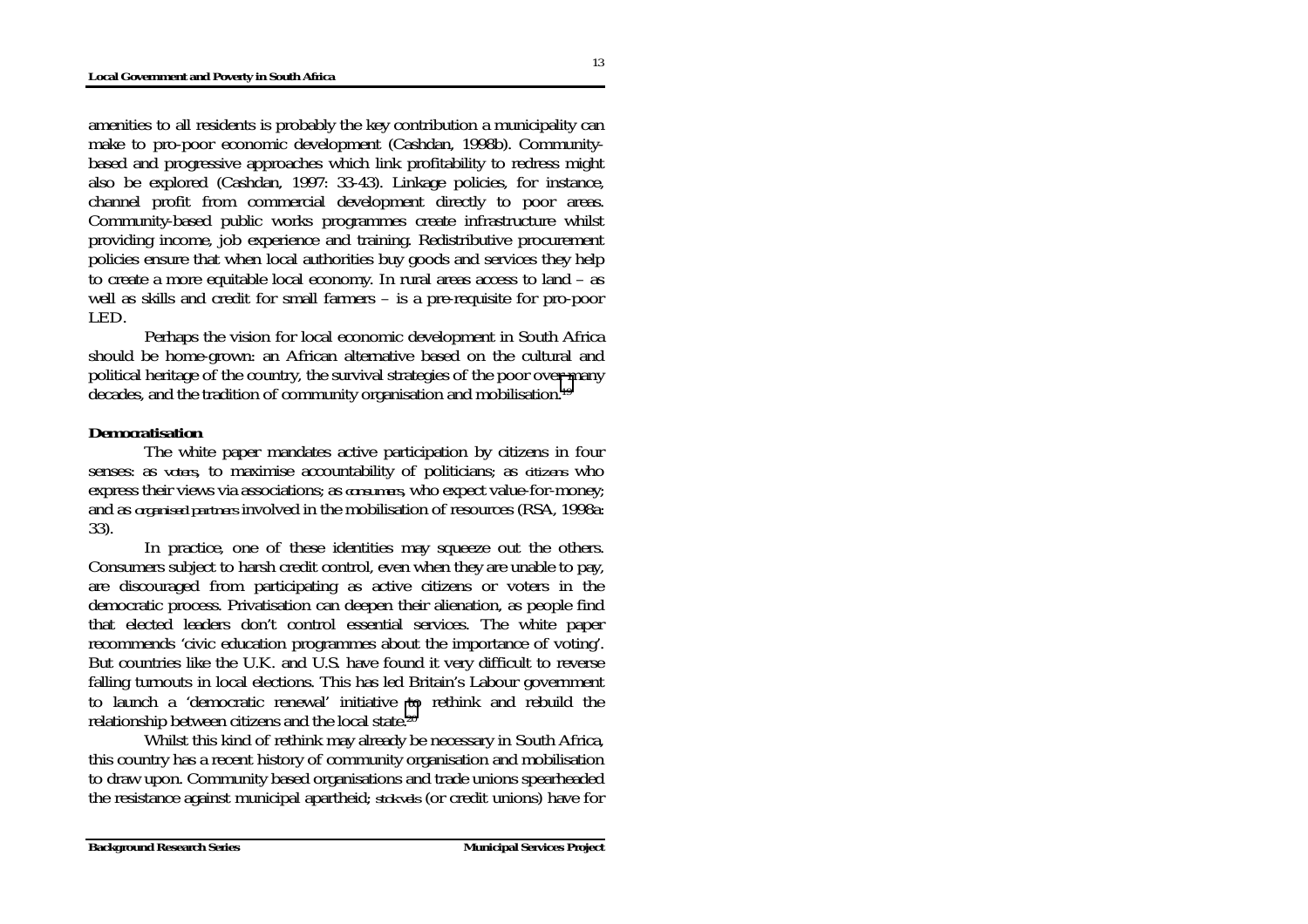decades helped people to save and survive financially against the odds; more recently, development committees and trusts sprang up to implement the Reconstruction and Development Programme. The RDP document states: 'These social movements and CBOs are a major asset in the effort to democratise and develop our society… To play their full role, these formations will require capacity-building assistance' (ANC, 1994, sec. 5).

South Africa's social movements suffered a setback in the early 1990s. A national capacity building programme never got off the drawing board. The Local Government Transition Act drew grassroots leaders into lengthy powersharing negotiations, weighted in favour of white councillors. Many of these leaders entered interim municipal structures, which lacked the political will and resources to take far-reaching decisions, and left grassroots groups leaderless and frustrated. Communities were encouraged to set up 'reconstruction and development committees' to identify local needs, but little funding was forthcoming and conflicts arose in some areas between these committees and local government.

Demobilisation and confusion in community organisations, the inheritance of municipal staff, structures and ordinances from the previous regime, and the recent emphasis on individual cost-recovery, has given rise to a local state system which often has an uneasy relationship with poor communities. However, as enlightened councillors and officials explore this area, there is potential for local authorities to work to empower pro-poor civil society, and to work closely with community groups to plan, restructure and deliver services. Positive initiatives include provision of premises, finance, training and information to community groups, participatory planning and budgeting processes, and conflict resolution in support of marginalized, people such as controls to prevent landlords raising rents excessively.

The longer term challenge is to strengthen the local democratic culture, such that government actively encourages a more participative form of democracy, even where this exposes local divisions. The present political system lacks local accountability. Parties are not required to produce local manifestos and it is national party loyalties which count in local elections. Local divisions are suppressed. Candidates and parties might boost local accountability by presenting plans to the electorate before the elections and linking them to the Integrated Development Plans to be implemented once they are in office.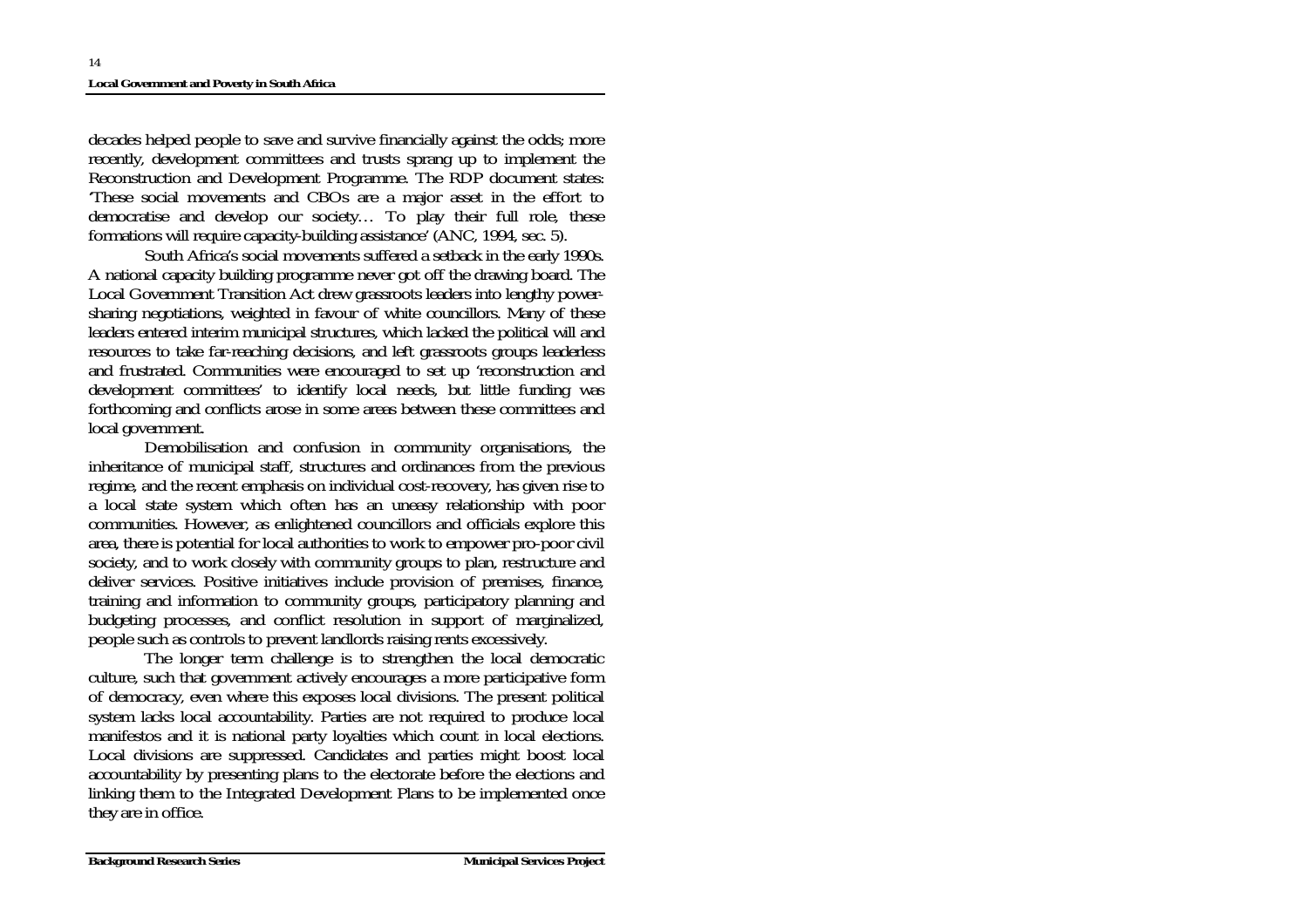In the sections above I have made a few suggestions as to how present policies might be adapted and implemented in order to maximise their impact on poverty. Below I highlight some theoretical issues which I believe require further thought if pro-poor local government is to become a reality. These theoretical issues might be used to inform future case studies of the implementation of South Africa's new municipal policy.

# *Municipal Developmentalism*

Each aspect of developmental local government in the white paper has a distinct history in South Africa. Strong metropolitan government marks the fulfilment of the United Democratic Front's 1980s demand for 'One City One Tax Base'. Integrated development planning, with its emphasis on consulting organisations in poor communities, echoes the 'people-centred development' championed by civic organisations in the early 1990s and crystallised in the RDP. Economic pricing and profit-making in service delivery, by contrast, can be traced to the faith placed from the mid-1990s in the efficiency and growth which market-friendly and neo-liberal economic policies are to generate.

No advice is given in the white paper about how municipalities should deal with the contradictions which are bound to emerge from a set of policies with such diverse roots. What if poor communities ask integrated development planners to run their services at a loss for ten years as an investment in human capital? Or if large industries, made more globally competitive by shedding workers and suppressing wages, demand the removal of informal traders eking out a living on the streets? The white paper steers clear of these contradictions by relying on an implicit developmental logic, which runs something like this: Poverty is a *condition* which resulted from past policies. It can be addressed through the *actions* of local government, primarily those aimed at increasing responsiveness and efficiency, and especially through partnerships with *civil society*. The result will be *development*, an improved state of affairs, beneficial to all. A municipality which takes the required actions is, by definition, developmental.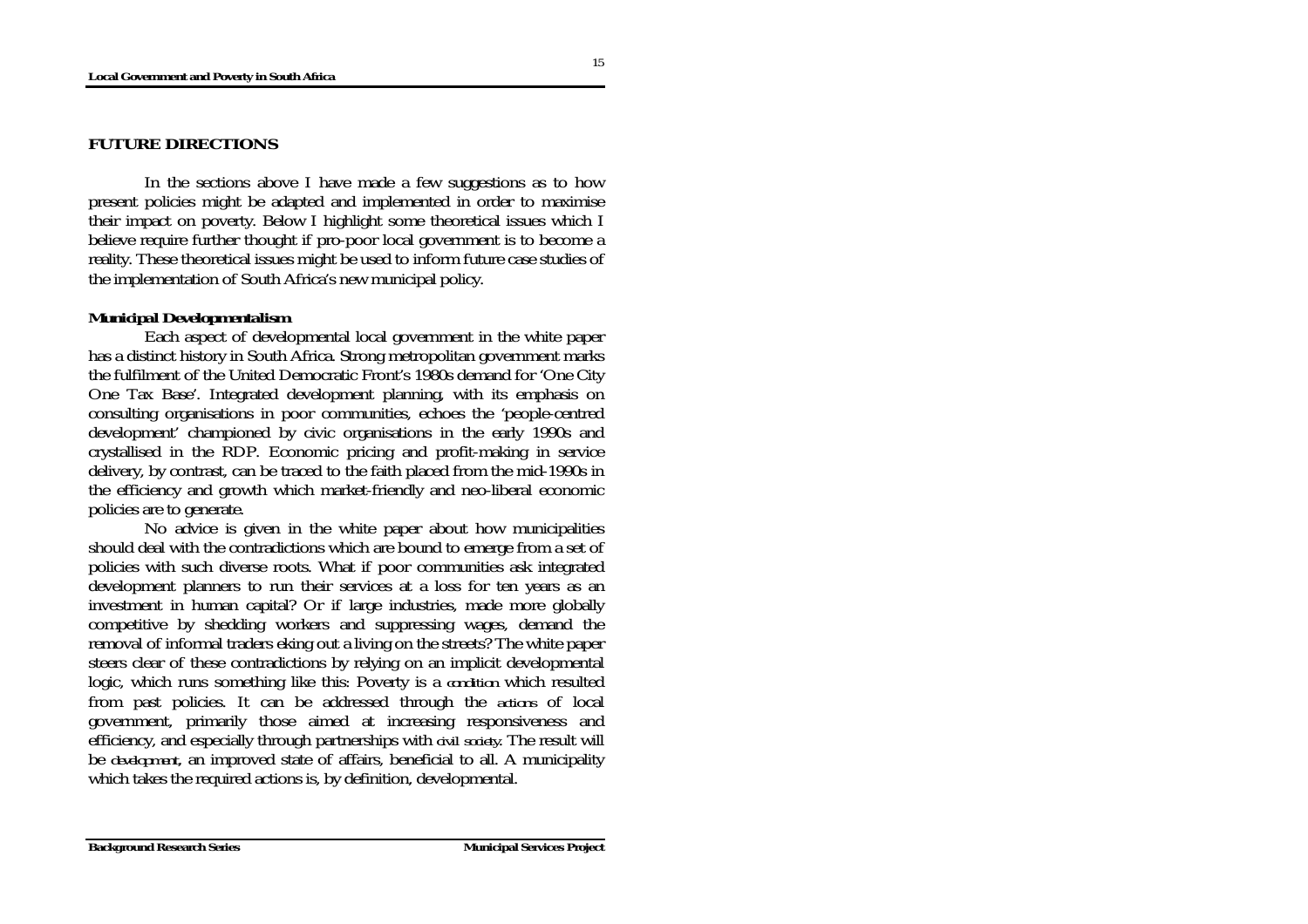The logic of *municipal developmentalism[21](#page-27-0)* is powerful and attractive because it offers everyone a stake and a solution within reach. Its definition of the problem diverts attention from contradictions and conflicts and sidesteps many troublesome questions. Who are the poor? Have the processes which generate poverty really been left behind? What is the relationship of the state to these processes and what kind of local state can halt or reverse them? Who exactly has an interest, either in the short or long term, in creating a state which is able to transform society so fundamentally? Whilst government policy documents may not be an appropriate forum to address such questions, future research will have to. Below are a few initial comments.

# *On Poverty Creation*

After two decades in which growth-oriented structural adjustment and palliative projects aimed at the poor have failed to reduce the number of people globally living in poverty (World Bank, 1999), mainstream development agencies have begun to embrace broader definitions of poverty. They have also had to confront the historical processes and contemporary political imbalances which perpetuate inequality. Hence avoidance of poverty and vulnerability requires ownership and effective management of a 'portfolio of assets', including labour power, monetary wealth, land and property, education and health, social support networks, and access to decision making power within households and communities (Moser, 1998, May, 1998). Poverty strategies, then, cannot be limited to growth-enhancing macromanagement, nor can they shy away from the redistribution of wealth. 'Initial levels of inequality in assets (land and education) also determine the poverty impact of growth, as do gender and ethnic inequalities. Addressing these structural inequalities thus become a crucial component of a poverty reduction strategy' (World Bank, 2000).

Whilst municipal developmentalism acknowledges the unequal distribution of these assets in South Africa, it falls into a trap identified by Fine & Rustomjee (1996: 5) in which 'the entrenched inheritance and structures of apartheid, in income and wealth, infrastructure, health, education and welfare and employment, etc. are now perceived as problems *rather than the continuing basis on which society functions* irrespective of political democratisation' (my emphasis). Poverty and inequality in South Africa,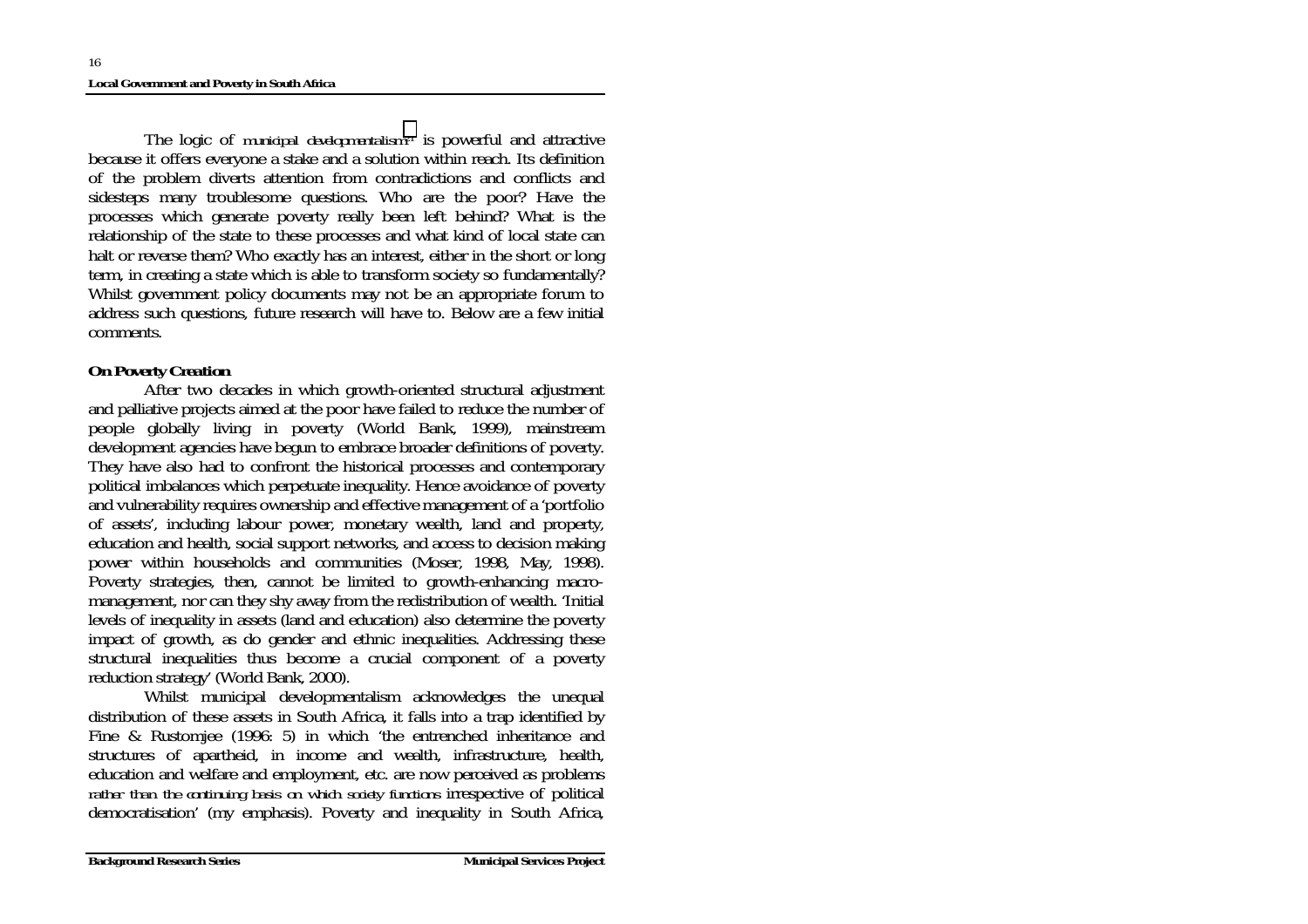according to Fine & Rustomjee, can only be understood in relation to the characteristics (labour requirements, investment patterns, state subsidy priorities etc.) of the 'Minerals-Energy Complex' (MEC) – a peculiarly South African collaboration between very large mining, energy and finance conglomerates and the state – which constitutes the core of the economy. In relation to the MEC, the poor are the miners who extracted ore under apartheid and continue to do so today, domestic workers still living in the servants' quarters of wealthy households, surplus workers (in former homelands, on the urban fringe and migrants from neighbouring countries) whose unemployment keeps down labour costs, rural households, whose agriculture barely at subsistence levels subsidises the reproduction of the labour force, and many others who occupied similar positions in relation to the MEC under apartheid as they do today. To the extent that the MEC (whose resilience depends on concentrated ownership of assets and finance) continues to be the mainstay of the economy, South Africa's class structure and income distribution is unlikely to change a great deal. Deracialisation will also be limited to the creation of a small black elite.

This casts a shadow over 'job creation' as the core of a poverty strategy in an economic structure which relies on poverty wages, or the cheap reproduction of labour power within impoverished former homelands. But what alternatives are there? According to Fine and Rustomjee (1996: 252), the key lies in a 'state programme of public expenditure in social and economic infrastructure' to meet basic needs. By implication, a reorientation of economic activity is also required, away from large-scale capital-intensive state-sponsored export projects towards a more decentralised, broadly owned, and diverse economy attuned to meeting basic needs.

# *On The Limits Of The Local State*

What is the connection between the state and the inequality which characterises the MEC? Municipal developmentalism treats the state as set of neutral and more or less autonomous instruments or institutions, whose impact can be altered with the introduction of new policies and/or organisational structures. Marxist state theorists, by contrast, have focused on the *internalisation* of dominant social and economic relations within the state, and its role in reproducing them (see Lemon in this volume). Jessop (1990: 45) characterises the state as a 'system of domination' and *state power* as 'a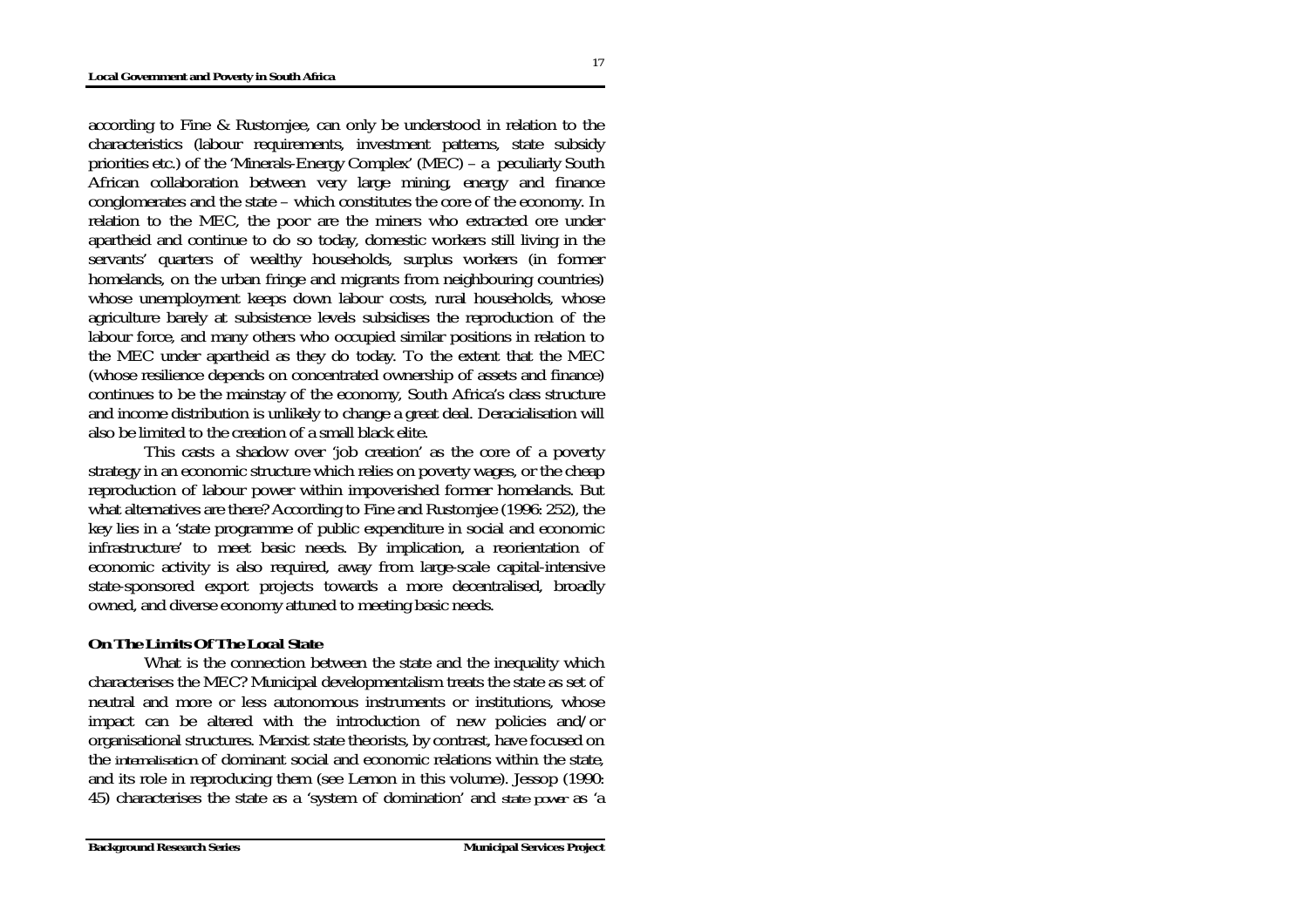complex, contradictory effect of class (and popular-democratic) struggles, mediated through and conditioned by the institutional system of the state'. To the extent that the South African state is now more attentive to poverty, then, this results from changes in the balance of forces between social groups and classes (business and labour, finance and production, urban and rural interests, large-scale capital and smaller enterprises and so on) associated with mass participation in the liberation struggle. The resurgence of vested interests – apartheid and homeland officials, financial and corporate interests (including a small black elite), large landowners etc. – during the negotiated transition curtailed the transformation of the state.

*Local* state power similarly reflects a local balance of forces, but this is severely (and perhaps increasingly) constrained: 'The dislocation between representative institutions and political decisions, between the spheres in which people participate and the spheres in which decisions are made which determine living conditions for those same people, expands with the advance of processes of globalisation' (Vilas, 1997: 20). As economic policy at national and global scales defers to corporate/financial interests and displaces governance into unaccountable bodies (privatised utilities, global financial institutions etc), the power of the local state is circumscribed and the space for local democratic participation is restricted.

Decentralisation of functions (often with inadequate funding) may enable central government to curtail costly services by 'deflecting the blame down the hierarchy' (Dear, 1981, quoted by Lemon in this volume). If the capital budgets of South African municipalities with huge infrastructure backlogs depend on their credit ratings in New York, for instance, the scope for local accountability to poor constituencies is limited.

In comparing the poverty impact of ten decentralisation processes, Crook and Sverrisson (1999: 46) emphasise the politics of central-local relations: '[T]he most successful cases were the ones where central government not only had an ideological commitment to pro-poor policies, but was prepared to engage actively with local politics… to challenge local elite resistance if necessary and to ensure implementation.' Mamdani's analysis of the dislocation between urban and rural governance in South Africa leads him to a similar conclusion: In the absence of broader political alliances, 'all decentralized systems of rule fragment the ruled and stabilize their rulers' (1996: 300).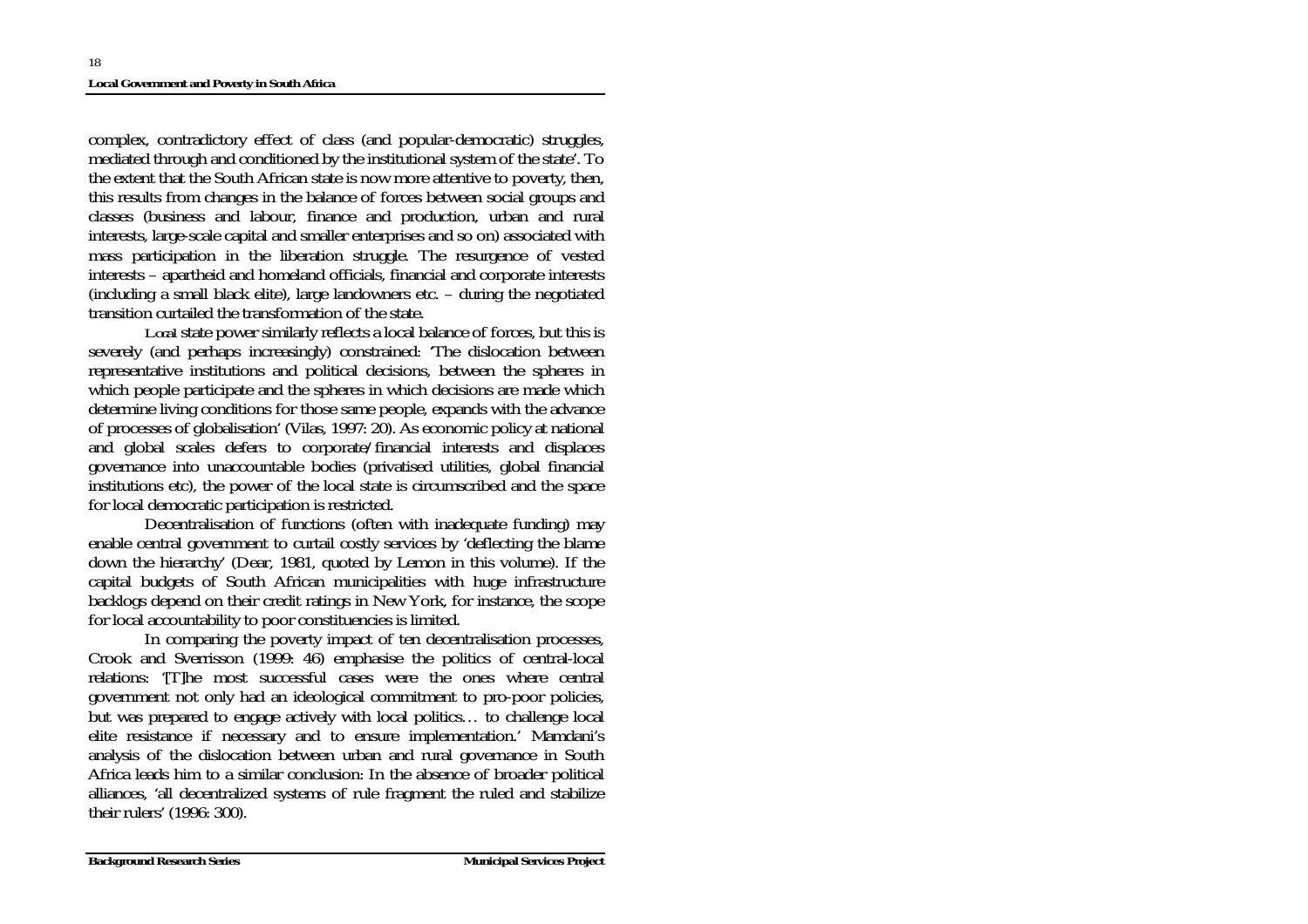Restructuring the local state in such a way that it can play a role in transforming the economic relations which perpetuate inequality, then, may require a broader social struggle, dependent for its success on pro-poor political alliances locally, nationally and internationally.

# *On Civil Society*

The South African struggle against apartheid was led by such an alliance, in the form of the United Democratic Front (UDF), which brought together blacks, coloureds, indians and whites through trade unions, civics, residents' and squatters' associations, rural women's organisations, youth and student groups, stokvels, sports clubs, churches, mosques, temples and many other local, provincial and national organisations. A sanctions campaign developed together with anti-apartheid groupings around the world was also instrumental in forcing the South African state to yield.

In the depoliticised conceptual categories of municipal developmentalism, these groups have become 'civil society stakeholders' to be treated on a par with large corporations or business associations. This conception partly reflects and partly explains the current weakness of such community formations. Civil society is cast in a western liberal-pluralist mould, wherein competition between local 'interest groups' on a 'level playing field' will ensure that power is dispersed and government is accountable (Dahl, 1961). This formulation, according to Ehrenberg (1999: 5) seeks to promote 'stability in the interactions of the local, immediate and small'. Propoor governance in South Africa, arguably, requires neither stability, nor the restriction of citizen action to short-term concerns at the local level.

The white paper calls on municipalities to build local 'social capital' which it defines as the trust and open relationships between stakeholders required to generate a sense of common purpose. No attempt is made to specify exactly what kinds of social capital are likely to tip the balance of power in civil society in favour of the poor. The depoliticising effect of categories like civil society and social capital when imported into Africa by development agencies has been much critiqued (Mamdani, 1996, B. Fine, 1998, Harrison in this volume) and Ehrenberg (1999: 5) reminds us that 'states and markets constitute civil society' by shaping the political landscape within which civic norms are adopted and non-governmental groups form. Hence when 'the social totality shaping civil society is a sphere of inequality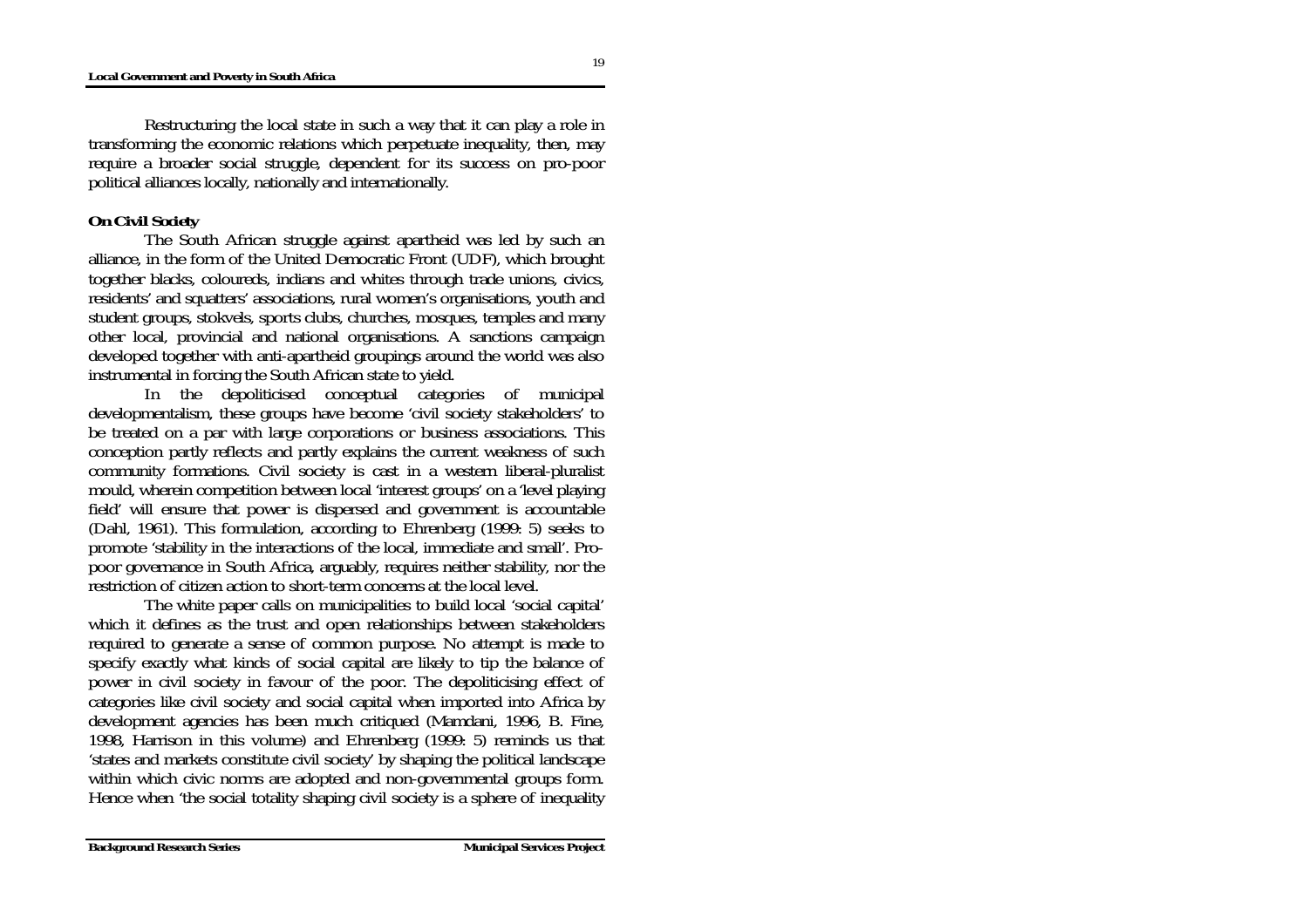and conflict', then 'revitalizing civil society requires heightened levels of political struggle over state policy rather than [the] good manners and "civility"' associated with social capital.

South African business has been quick to engage in this political struggle by asserting its rightful place within civil society locally, nationally and internationally, and using this to build alliances in support of its agenda. At municipal level, business has called for a 'multi-class growth coalition' in support of a pro-growth agenda (CDE, 1998). Nationally, leading corporate CEOs have teamed up with influential religious leaders to launch the 'South African Civil Society Initiative'. Internationally, South African business is also very active in lobbying for its interests in regional and international groupings such as the South African Development Community and the World Economic Forum. In all cases, business is using a civil society vantage point to exert influence on the state.

Poor communities, and organisations representing marginalised groups, by contrast, have been less outspoken in calling on municipalities and the national state to construct cross-class coalitions to address poverty, although this might help create the political space required for pro-poor governance.

Globalisation and localisation tend to lead to (at least the appearance of) a dispersion of political decision-making from the central state to a more polycentric arrangement (Chalmers, 1996). At the same time the particular interests of the poor, vulnerable and marginalised are fragmented as the search for competitiveness pits localities, ethnicities, genders and other identities against each other. Municipal developmentalism resolves this by offering everyone an equal place as a local stakeholder in developmental projects. But local equality is illusory, since some players have the economic power and spatial reach to 'play beyond the local' by influencing governance arrangements nationally and internationally and thus to manipulate the local 'terms of engagement'.

Pursuit of pro-poor municipal governance will require ways to be found to address these imbalances within civil society through new political alliances amongst the poor and marginalised, aimed at restructuring the state. These will have to reflect the polycentrism of the state, the ease with which capital can restructure at a global scale, and the fragmentation of oppositional identities. Re-cohering the identities of the poor and marginalised will have to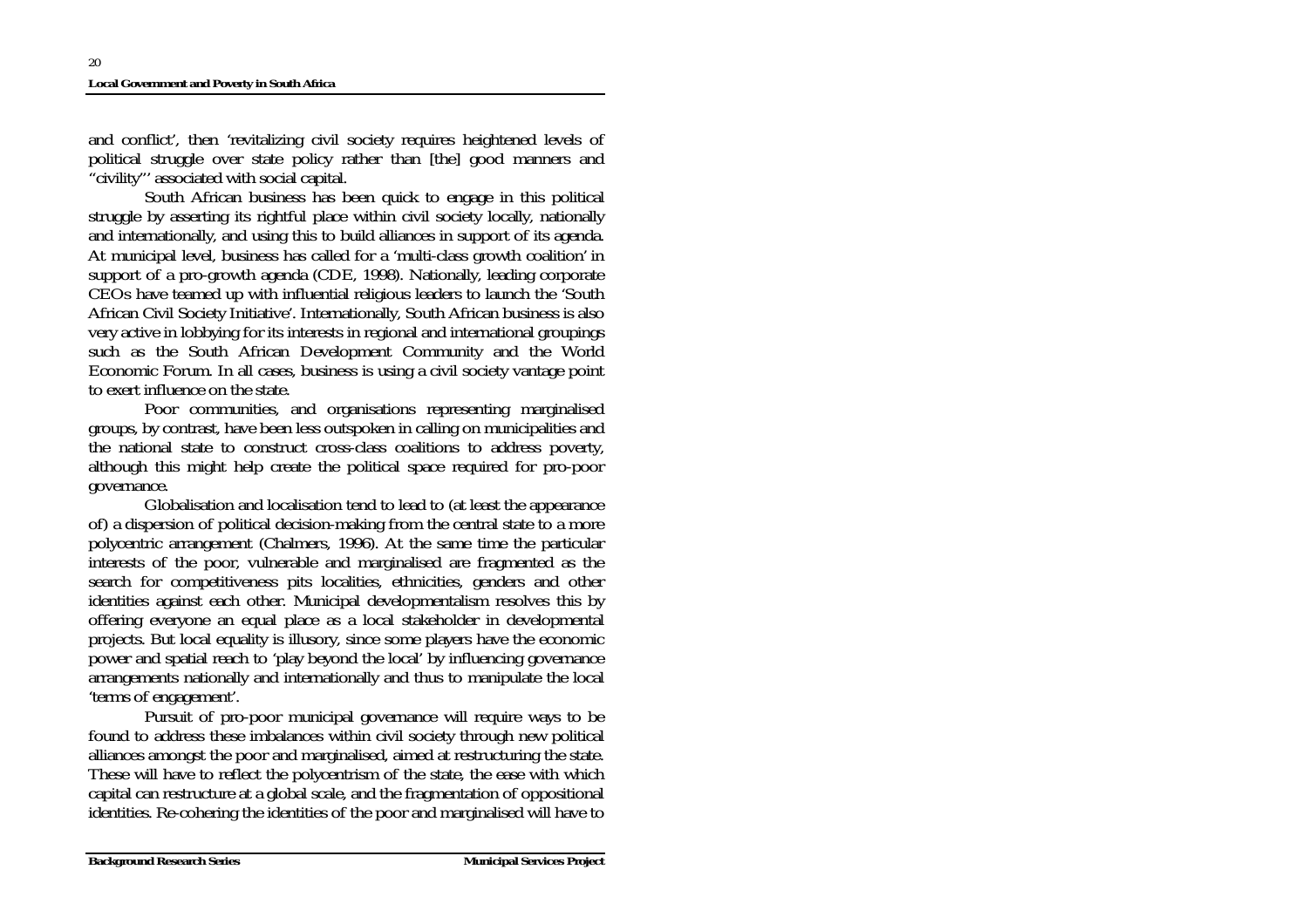transcend the individualization of 'voters' and 'consumers' or liberal-pluralist collective categories such as 'stakeholder'. A conception of local citizenship will be required which invokes solidarity locally, nationally and internationally, linked to the power to hold state institutions accountable to the poor. And *local* state institutions, far from being autonomous operators in the market, will have to secure a more substantial share of national wealth for local people through alliances with higher-level state institutions.

The particular forms such alliances might take in South Africa requires further investigation. Analysis from other regions undergoing economic and political transitions should be examined, such as the work on Latin America by Chalmers et al (1996) which identifies 'associational networks' as a new form of popular representation linking civil society to the state. Case studies of the implementation of municipal developmentalism in South Africa are beginning to emerge. The theoretical questions raised in this paper might be helpful in analysing these case studies, to examine the political and institutional form which successful pro-poor alliances are taking, or might take, in South Africa.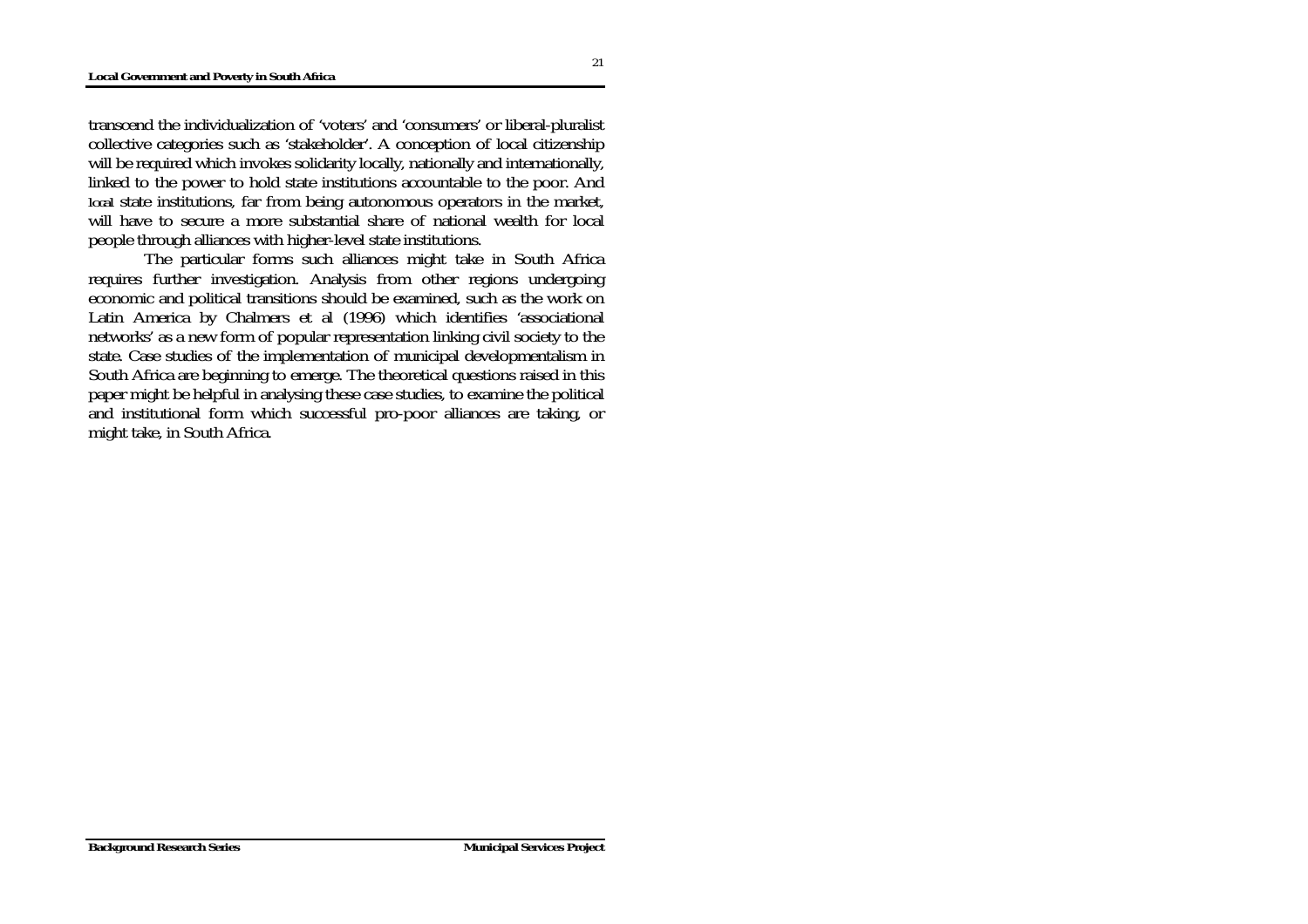# **REFERENCES**

Albo, G, et al. 1993. A Different Kind of State? Toronto: Oxford University Press

ANC Alliance. 1998. *The Global Economic Crisis and its Implications for South Africa.* Discussion Document, Alliance Summit, Johannesburg, 24 Oct, pp.2,3

ANC. 1994. *The Reconstruction and Development Programme.* Johannesburg: Umanyano

Arrighi G & B Silver (eds). 1999. *Chaos and Governance in the World System.* Minneapolis: University of Minnesota Press

Bartlett, D & J Steele. 1998. Corporate Welfare. *Time*, 9 Nov

Bernstein, A. 1998. Confused response to mounting urban crisis. *Business Day*, 1 May

Bond, P. et. al. 1998. *Local Economic Development in Stutterheim*. Case Studies on LED and Poverty. Pretoria: Department of Constitutional Development

Cashdan, B. 1997. *Local Government and Economic Development.* Research for the Local Government White Paper. Pretoria: Department of Constitutional Development

Cashdan, B. 1998a. *Local Government and Poverty in South Africa.* Occasional Paper No.2, Graduate School of Public & Development Management. Johannesburg: Wits University

Cashdan, B. 1998b. *Public Private Partnerships for Local Economic Development and their Impact on Poverty and Inequality.* Report for the Economic & Social Research Unit, UK Department for International Development, London

CCC. 1996. *No More Candy Store!* Washington DC: Centre for Community Change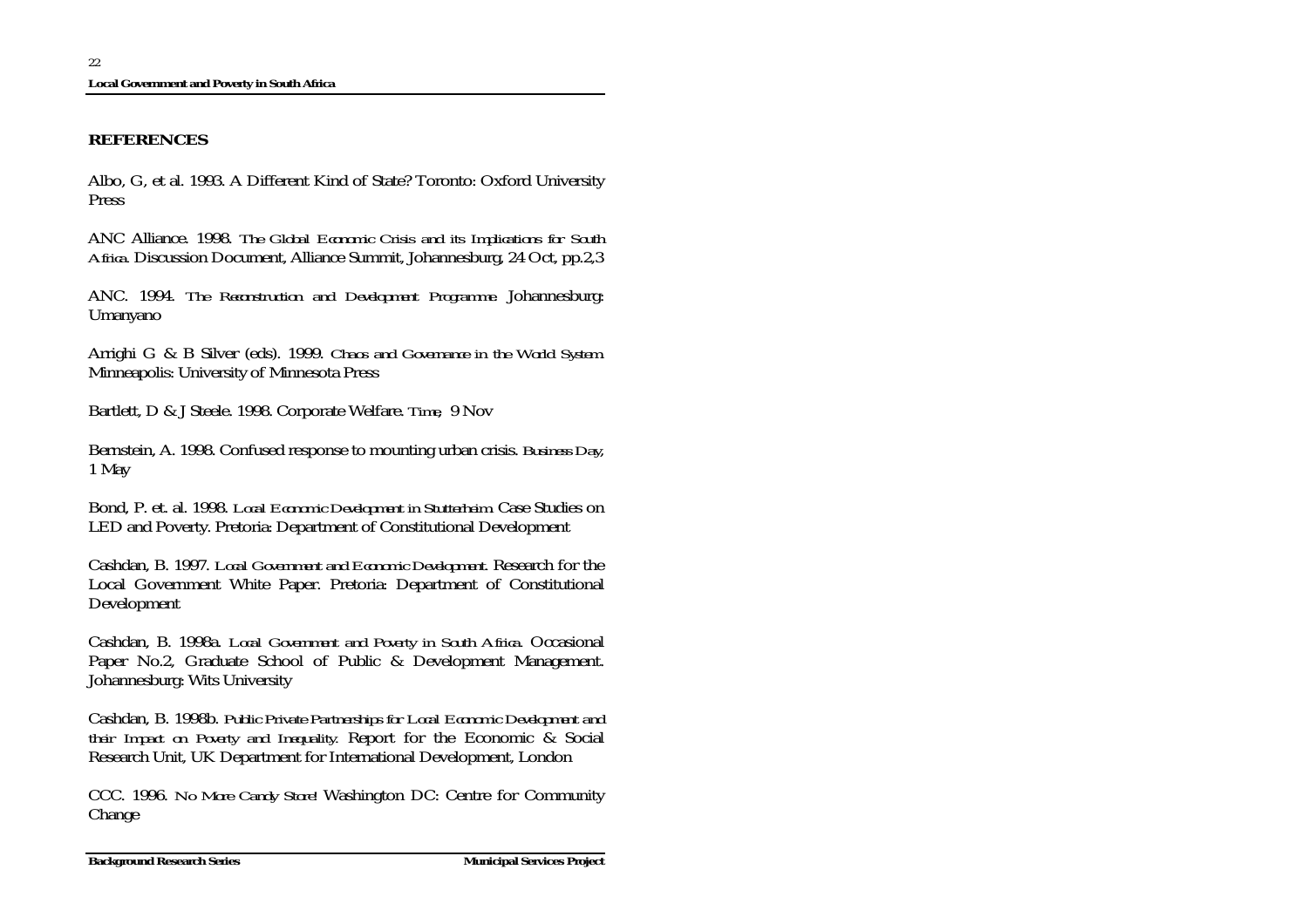CDE. 1998. *Response to the White Paper on Local Government*. Johannesburg: Centre for Development and Enterprise

Chalmers, D. 1997. Associative Networks. In D Chalmers et al (eds.), *The New Politics of Inequality in Latin America, 3-42*. Oxford: Oxford University Press.

Crook, R & A Sverrisson. 1999*. Can Decentralised Government Enhance Pro-Poor Policies?* [www.worldbank.org](http://www.worldbank.org/)

Dludlu, J. 1997. Councils east and south of Jo'burg offer land incentives. *Business Day*, 29 Aug.

Ehrenberg, J. 1999. Civil Society in Actually Existing Capitalism*. Working Papers in Local Governance & Democracy*, 1

Escobar, A. 1995. *Encountering Development.* Princeton: Princeton University

Ferguson, J. 1990. *The Anti-Politics Machine.* New York: Cambridge University Press.

Fine, B & Z Rustomjee. 1996. T*he Political Economy of South Africa.*  Johannesburg: Wits

Fine, B. 1998. The Developmental State is Dead: Long Live Social Capital. Mimeo

Fine, D. 1998. Municipal defaulters stone cars*. Business Day*, 5 July*.* 

FitzGerald, P, A McLennan & B Munslow (eds.). 1995. *Managing sustainable development in South Africa*. Cape Town: Oxford University

Harrison, B. 1997. Lean and Mean. New York: Basic Books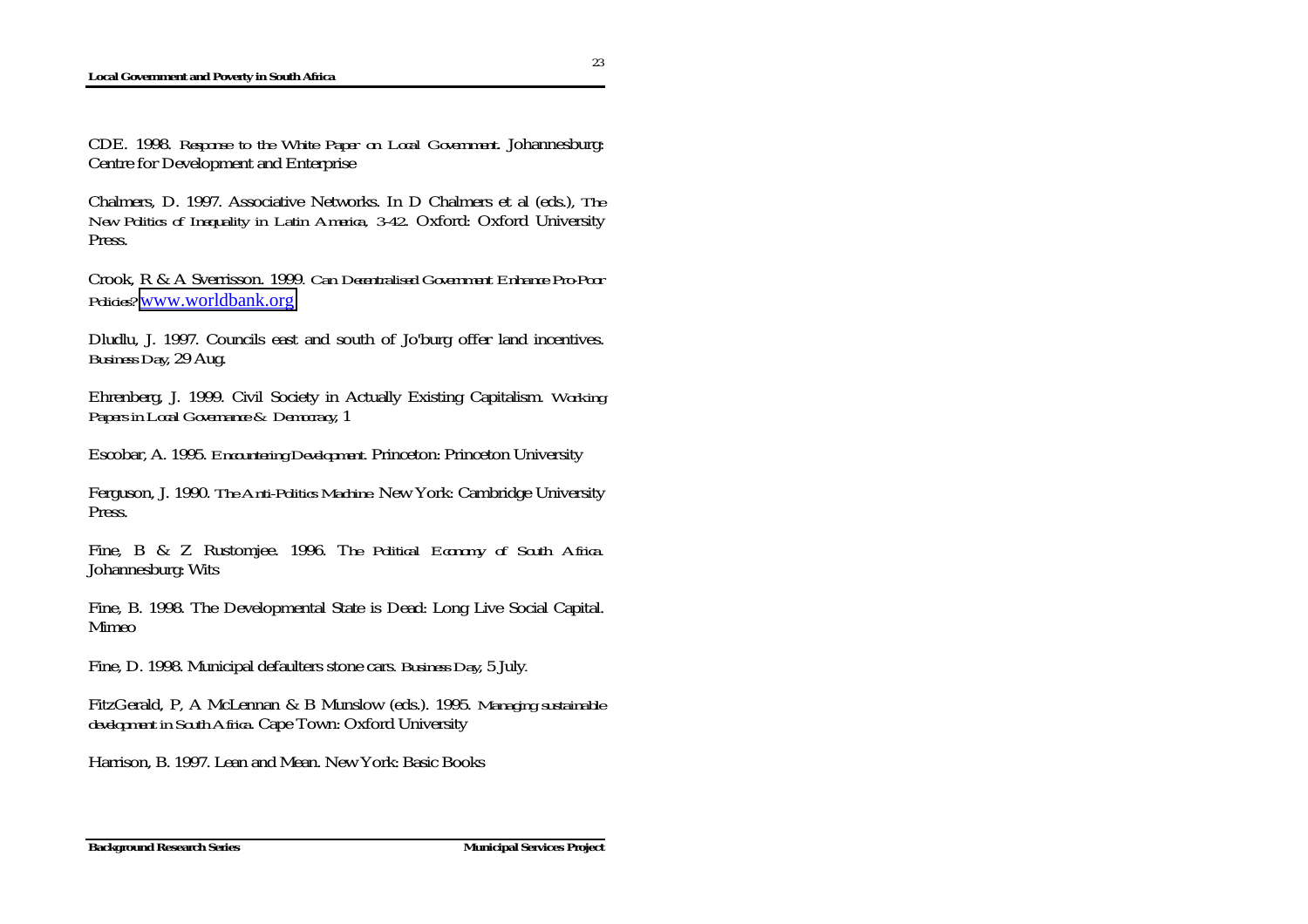Harvey, D. 1989. From Managerialism to Entrepreneurialism: The Transformation in Urban Governance in Late Capitalism. *Geografiska Annaler*, 71B

Harvey, D. 1995. Globalisation in Question. *Rethinking Marxism,* 8/4

Harvey, D. 1996. *Justice, Nature and the Geography of Difference.* Oxford: Blackwell

IDC. 1999. *Core Economic Indicators: Third Quarter 1999.* Johannesburg: Industrial Development Corporation

INCA. 1997. *Annual Report 1997.* Johannesburg: Infrastructure Finance Corporation

Jessop, B. 1990. *State Theory*. University Park: Penn State

Kapp, C J. (1998), *Project Viability,* No. 14, Pretoria: Department of Constitutional Development

Kotze, R, A Ferguson & J Leigland. 1999. Nelspruit and Dolphin Coast: Lessons from the First Concession Contracts. *Development Southern Africa,* 16/4: 623-648

Mamdani, M. 1996. *Citizen and Subject.* New Jersey: Princeton.

Martin, B. 1993. *In the Public Interest? Privatisation and Public Sector Reform*. London: Zed

Martin, B. 2000. *Redesigning Public Services – A Partnership Approach*. London: Zed

Mathiane N. 1997. Gauteng to get tough on residents in arrears. *Business Day*, 1 Aug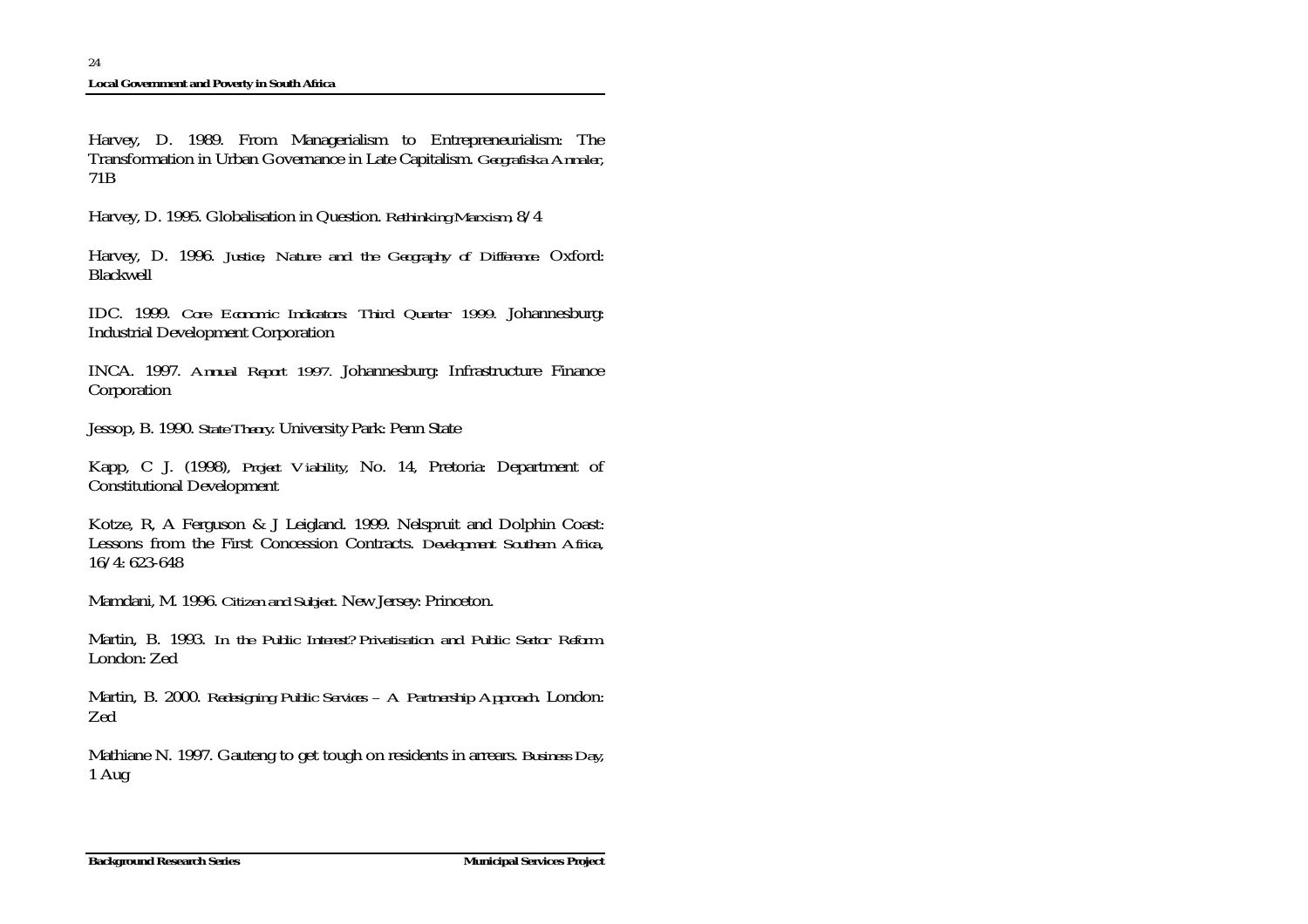May, J et al. 1998. *Poverty and Inequality in South Africa*. Pretoria: Deputy President's Office

Mayekiso, M. 1996. *Township Politics*. New York: Monthly Review

Mbeki, Thabo (1996), Deputy-President, *Speech on the Adoption of the RSA Constitution.*

Mutikani, L. 1998. Currency crisis puts Daewoo's SA plant in doubt. *Business Day*, 22 Jan.

Mvoko, V. Council 'will not back down on payments'. *Business Day,* 28 July.

NBI. 1998. *The Local Authority's Role in Economic Development.* Johannesburg: National Business Initiative

NIEP. 1999. The Costs of Staying the Course. *Economic Bulletin*, 1. www.niep.org.za. Johannesburg: National Institute for Economic Policy

Parnell, S. 1998. *Confronting the segregation and apartheid legacies of urban poverty and inequality*. Johannesburg: SA NGO Coalition

Peck, J & A Tickell. 1994. Searching for a New Institutional Fix. A. Amin (ed), *Post-Fordism: A Reader.* Oxford: Blackwell

Peterson, P E. 1981. *City Limits.* Chicago: University of Chicago Press

Putnam, R D. 1993. *Making Democracy Work*. Princeton: Princeton University

Rogerson, C M. 1997. *Local Authority Interventions to Promote Local Economic Development in South Africa.* Pretoria*:* Department of Constitutional Development

RSA. 1995. *Development Facilitation Act (Act 67 of 1995),* Pretoria: Ministry of Land Affairs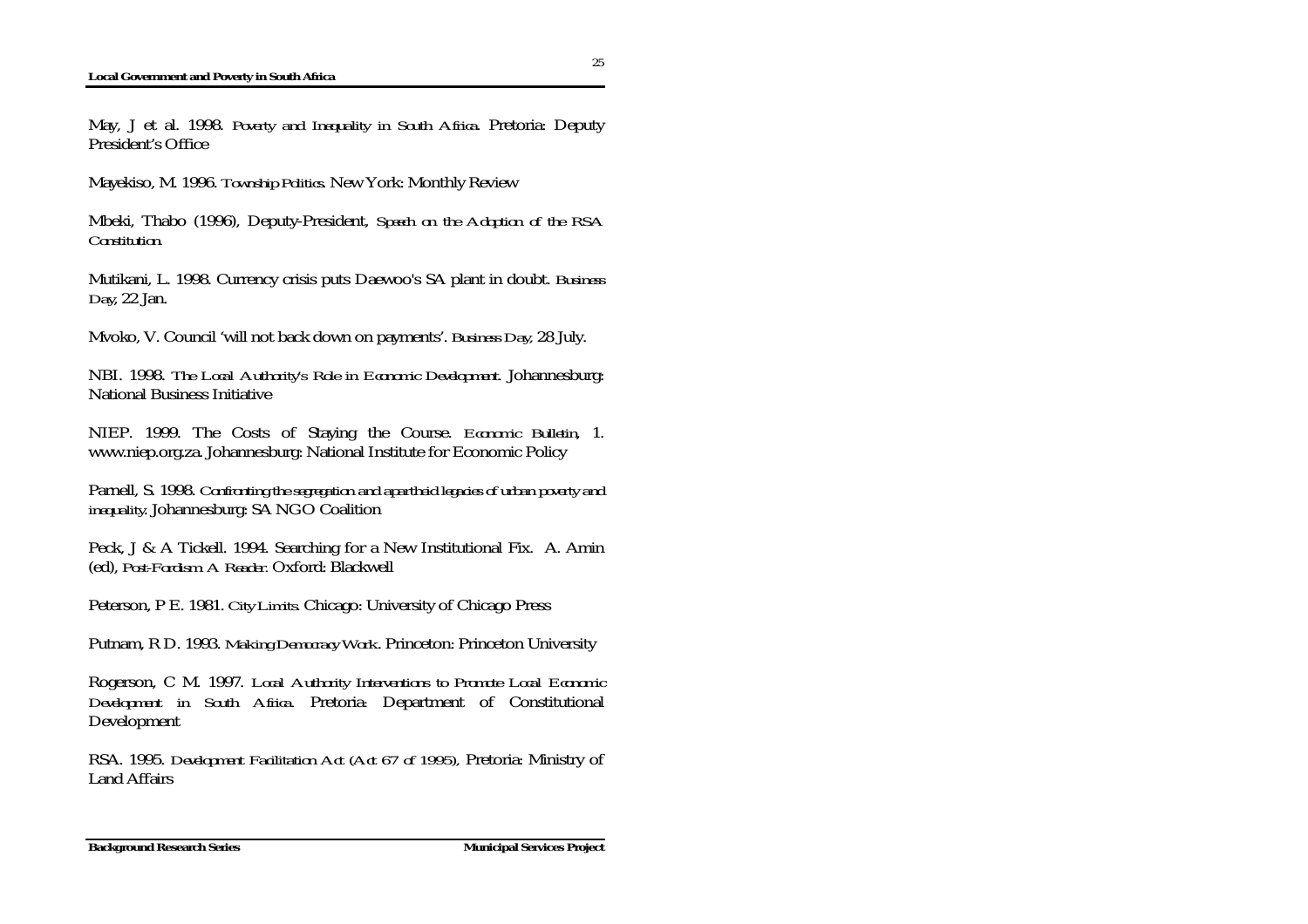RSA. 1996a. *Constitution of the Republic of South Africa, Act 108 of 1996.* Pretoria: Republic of South Africa

RSA. 1996b. *Growth Employment And Redistribution.* Pretoria: Ministry of Finance

RSA. 1996c. *The Local Government Transition Act Second Amendment Act (Act 97 of 1996).* Pretoria: Department of Constitutional Development

RSA. 1997a. *Municipal Infrastructure Investment Framework.* Pretoria: Department of Constitutional Development

RSA. 1998a. *Local Government White Paper.* Pretoria: Department of Constitutional Development

RSA. 1998b. *The Introduction of an Equitable Share of Nationally Raised Revenue for Local Government*. Pretoria: Department of Finance

RSA. 1999a. *Municipal Systems Bill,* Pretoria: Department of Provincial and Local Government

RSA. 1999b. Summary of the 1996 Census. Statistics South Africa, www.statsa.gov.za

SANCO. 1996. Strategies and Policies for Local Economic Development in the New South Africa, Johannesburg: South African National Civics **Organisation** 

Sen, A. 1995. *Inequality Re-examined.* Cambridge: Harvard University Press Smith, N. 1984. *Uneven Development.* Oxford: Blackwell

Soros, G. 1998. *The Crisis of Global Capitalism.* New York, Public Affairs

Storey, D. 1994. *Understanding the Small Business Sector*. London: Routledge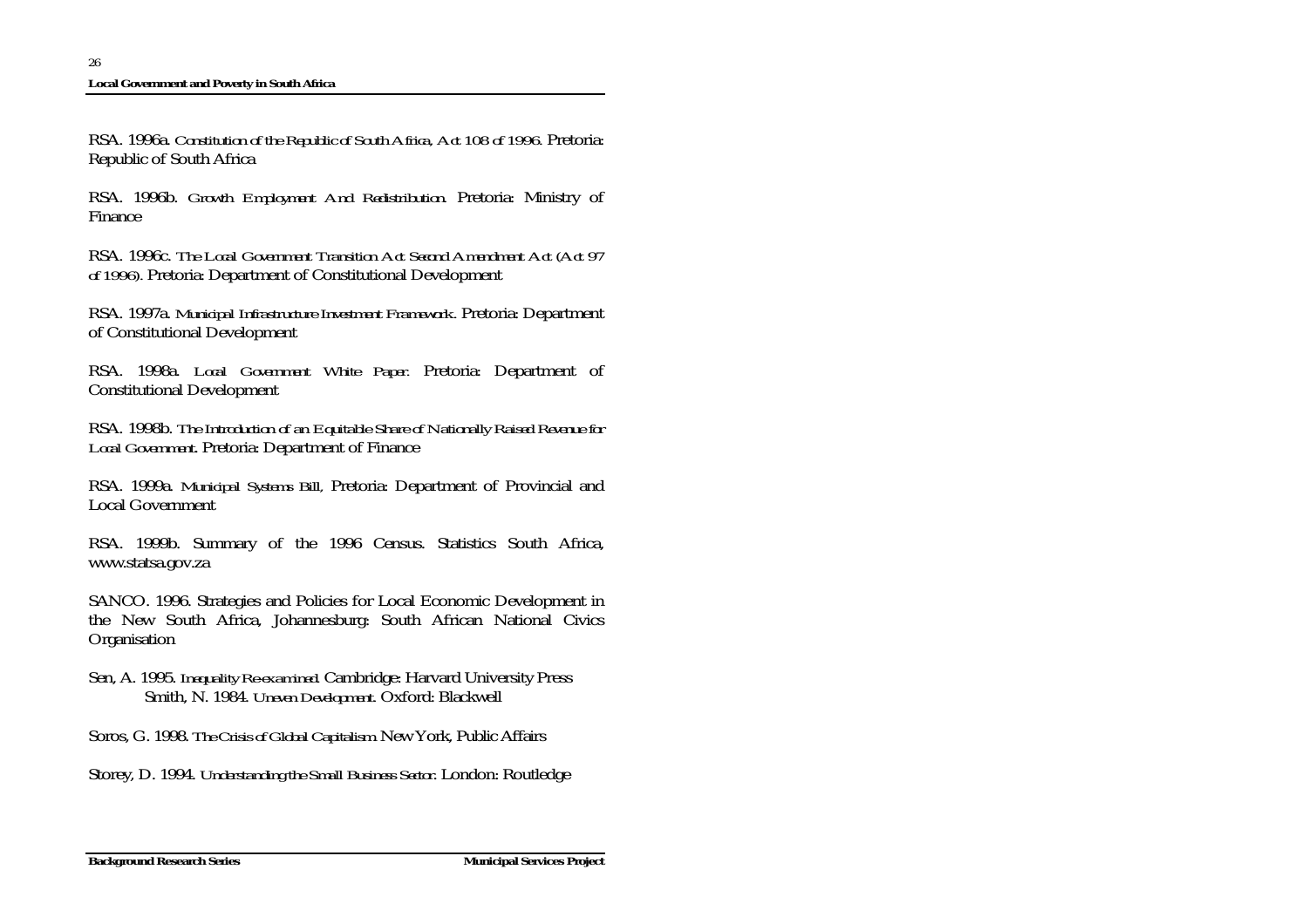#### **Local Government and Poverty in South Africa**

Swilling, M (ed.). 1997. *Towards Democratic Local Governance in African Cities.*  Johannesburg: Wits University Press

Vilas, C. 1997. Participation, Inequality and the Whereabouts of Democracy. In D Chalmers et al (eds.), *The New Politics of Inequality in Latin America, 3-42*. Oxford: Oxford University Press.

World Bank. 1994. *WDR: Infrastructure for Development.* New York: Oxford University Press

World Bank. 1999. *WDR: Entering the 21st Century*. New York: Oxford University Press.

World Bank. 2000. *WDR: Poverty (draft)*. www.worldbank.org

Yoganathan, V. 2000. Council Takes Tough Stand on Evictions. *Natal Mercury, 16 Feb, p2*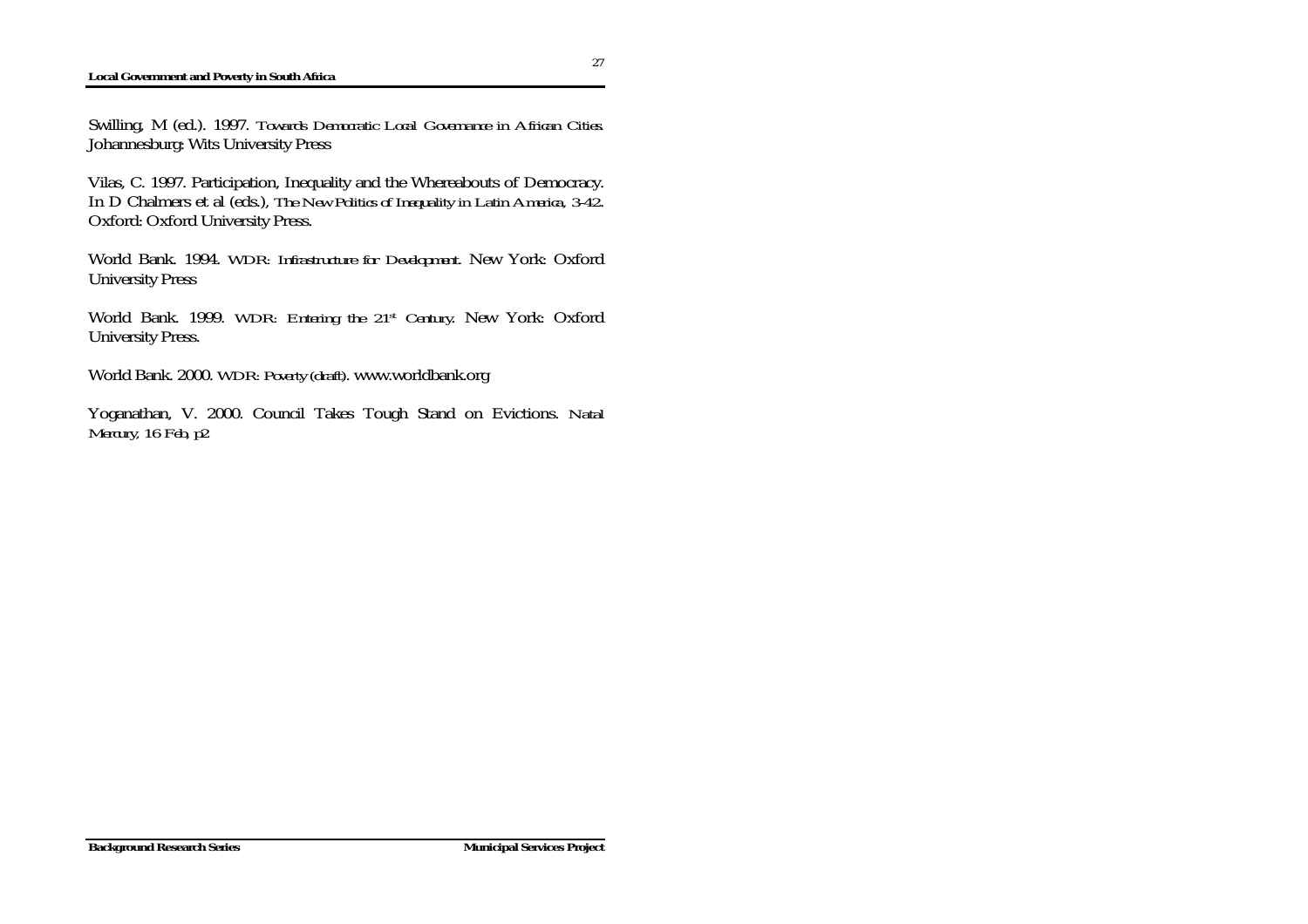### <span id="page-27-0"></span>**ENDNOTES**

2 Illegal reconnections may partly explain the low reconnection rate.

<sup>3</sup> The Consolidated Municipal Infrastructure Programme received 49% of its budgeted R1.2bn for capital subsidies in 1998/9. Recurrent subsidies will drop by around 10% in real terms from 1.9% to 1.7% of national revenue after interest (RSA, 1998b: 25).

4 In 1996/7 the Infrastructure Finance Corporation (INCA) lent R700m to municipalities at an interest premium of over 2%.

5 Based on Bond, 1998. Stutterheim is well known for its peaceful political transition and the establishment of a local economic development programme.

6 E.g. Johannesburg's Interim Strategic Framework (1992-4).

<sup>7</sup> Two Brazilian cases illustrate pro-poor planning: the long-term commitment to environmentally friendly public transport in Curitiba and the popular participation in budgeting in Porto Allegre.

8 Through price subsidies for water provided to commercial farmers and electricity to energy-intensive industries.

9 The International Finance Corporation expects a 26-27% dollar rate of return on an investment in the Standard Bank South Africa Infrastructure Fund.

<sup>10</sup> In Odi in the former Boputhatswana, a partnership between the municipality and Rand Water Board is planned. In Cape Town, a redeployment of staff to repair leaking pipes is at the heart of a 'worker turnaround' (information from the South African Municipal Workers' Union). Cutting out the slumlords in central Johannesburg has worked for the co-op housing residents who now pay rent to themselves. Where communities have helped design and build rural water supplies in return for equity, projects have been more successful.

<sup>11</sup> Goods whose enjoyment by one person does not preclude (and may actually result in) benefit to others, and for this or other reasons is not suited to individual billing.

<sup>12</sup> In the Community Water and Sanitation Supply programme of the Department of Water Affairs and Forestry, when villages have been provided with communal standpipes, people have broken into main supply pipes to connect pipes into their houses, leading to leakage. People have also refused to pay for the inferior communal service.

<sup>13</sup> Nelspruit's chief executive cited finance (a 6% cap on the growth of municipal capital expenditure, and non-availability of public or private loans) as the factor behind a decision to privatise. Yet when private lenders were hesitant to finance a private concession, a public utility agreed (provisionally) to invest in the private project (Kotze, 1999: 643).

14 E.g. People's Dialogue or Cape Town's Victoria Mxenge project

15 Household income must be below R800 per month (RSA, 1998b).

<sup>1</sup> For the full analysis see Cashdan, 1998a.